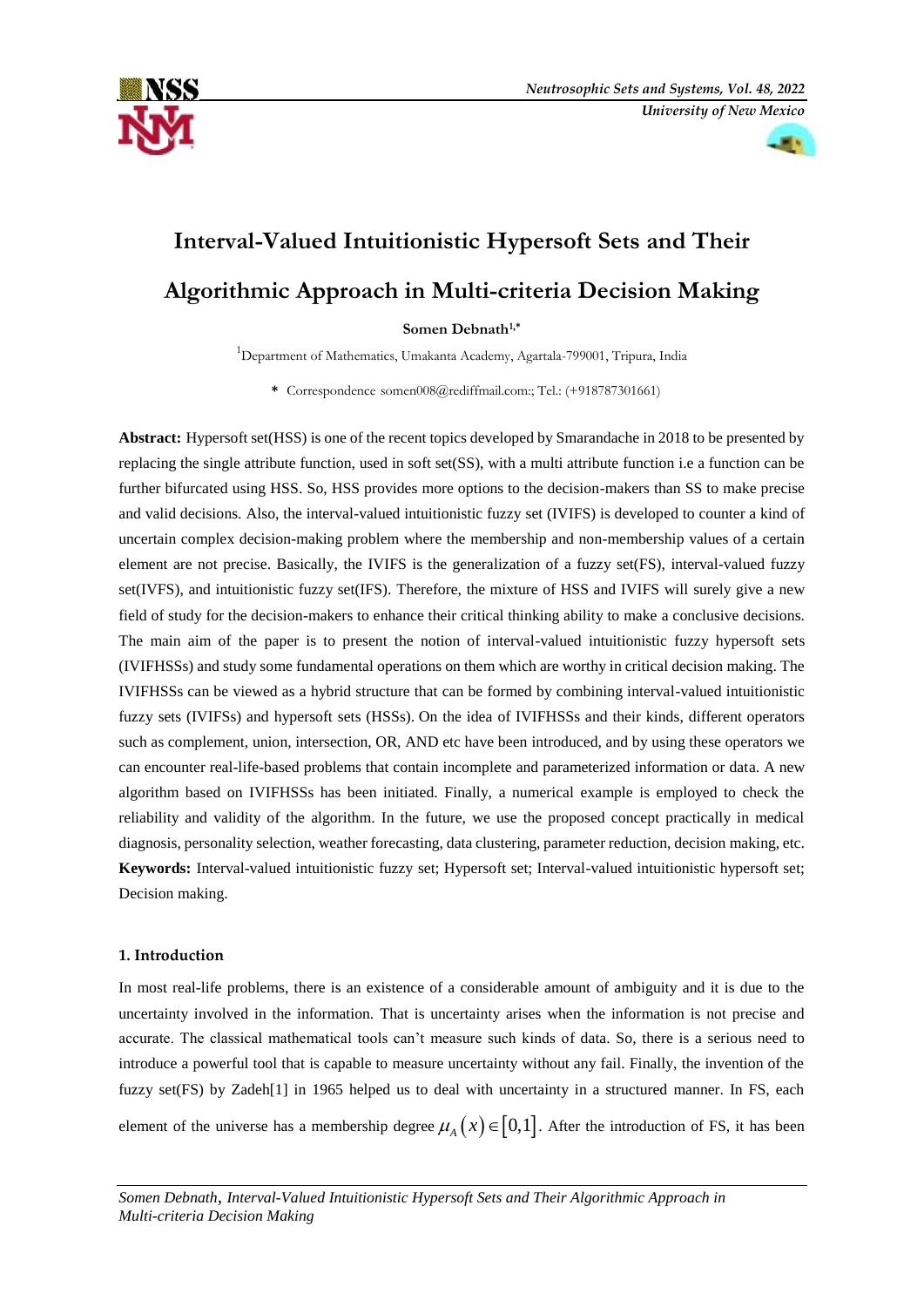developed rapidly and it has an extensive application in various fields of knowledge. Some of the recent works and applications associated with FS are discussed in the literature given in [2-5]. The FS theory captures the attention of the researchers over the decades and they are motivated a lot which gives rise to other mathematical tools namely rough set[6], fuzzy logic[7], vague set[8], etc. We know that hesitancy is an integral part of human thinking and FS theory does not measure hesitancy due to its inbuilt difficulties. Such difficulties were removed with the creation of an intuitionistic fuzzy set( IFS) by Atanassov[9]. The IFS is formed by adding a non-membership degree to the FS in such a manner that the sum of the membership and the non-membership degree can't exceed one. Decision-making is a scientific approach to select the best alternative among the set of attributes and the approach of the decision-making process by the decision-makers depends upon the nature of the fuzzy environment. This leads to the introduction of the interval-valued fuzzy set(IVFS)[10], interval-valued intuitionistic fuzzy set(IVIFS)[11], hesitant fuzzy set(HFS)[12], picture fuzzy set(PFS)[13], Pythagorean fuzzy set(PFS)[14], etc.

To work under fuzzy environment, there is always a challenge to construct membership function and there exist some issues in real-world that can't be solved with an aid of membership function because recently we are encountered the kind of data that are parametric and there is an inadequacy in FSs and their variants to parameterize data. To overcome such difficulties, in 1999, Molodtsov[15] introduced the soft set(SS) theory. There is a lot of instances in a real-life situation where SS theory proved to be more functional than FS theory to describe uncertain parametric information without any effort. The SS theory removes the difficulty of constructing membership function in each event. So, we claim that SS is a more functional general framework than FS to model uncertainty without assigning membership function. Later on, Maji et al.[16] presented several assertions on SS, Cagman et al.[17] used SS in decision-making, Ali et al.[18] introduced some new operations on SS etc. An amalgamation of two or more concepts provides more information to the decision-makers to make their decisions more vulnerable. Because of this, some new hybrid structures such as fuzzy soft sets (FSSs), intuitionistic fuzzy soft sets(IFSSs),interval-valued fuzzy soft sets(IVFSSs), interval-valued intuitionistic fuzzy soft sets(IVIFSSs),etc. are introduced. Some of the works related to these are the following: Agarwal et al.[19] introduced generalized IFSSs and their applications in decision-making, FSS theory and its application given in[20], Cagman et al.[21] applied IFSS in decision-making, Chetia et al.[22] presented an application based on IVFSS, Jiang et al.[23] discussed IVIFSSs and their related properties, entropy on IFSSs and IVFSSs are proposed in [24], Ma et al.[25] introduced the parameter reduction of IVFSSs and its related algorithms, Majumder et al.[26] presented generalized FSSs, Maji et al.[27] initiated more on IFSSs, algorithms for IVFSSs in emergency decision-making shown in [28], a complete model for evaluation system based on IVFSS given in [29], Roy et al.[30] introduced an FSS theoretic approach to decision-making problems, Tripathy et al.[31] given a new approach to IVFSSs and its application in decision-making, Yang et al.[32] studied combination of IVFS and SS, a novel approach to IVIFSS is initiated by Zhang et al. in [33].

In 2018, Smarandache[34] has extended SS to the hypersoft set(HSS) and pilthogenic hypersoft set(PHSS). The HSS is introduced by transforming the single attribute function *F* to a multi attribute function  $F_1 \times F_2 \times \dots \times F_n$ where each attribute has some preference values such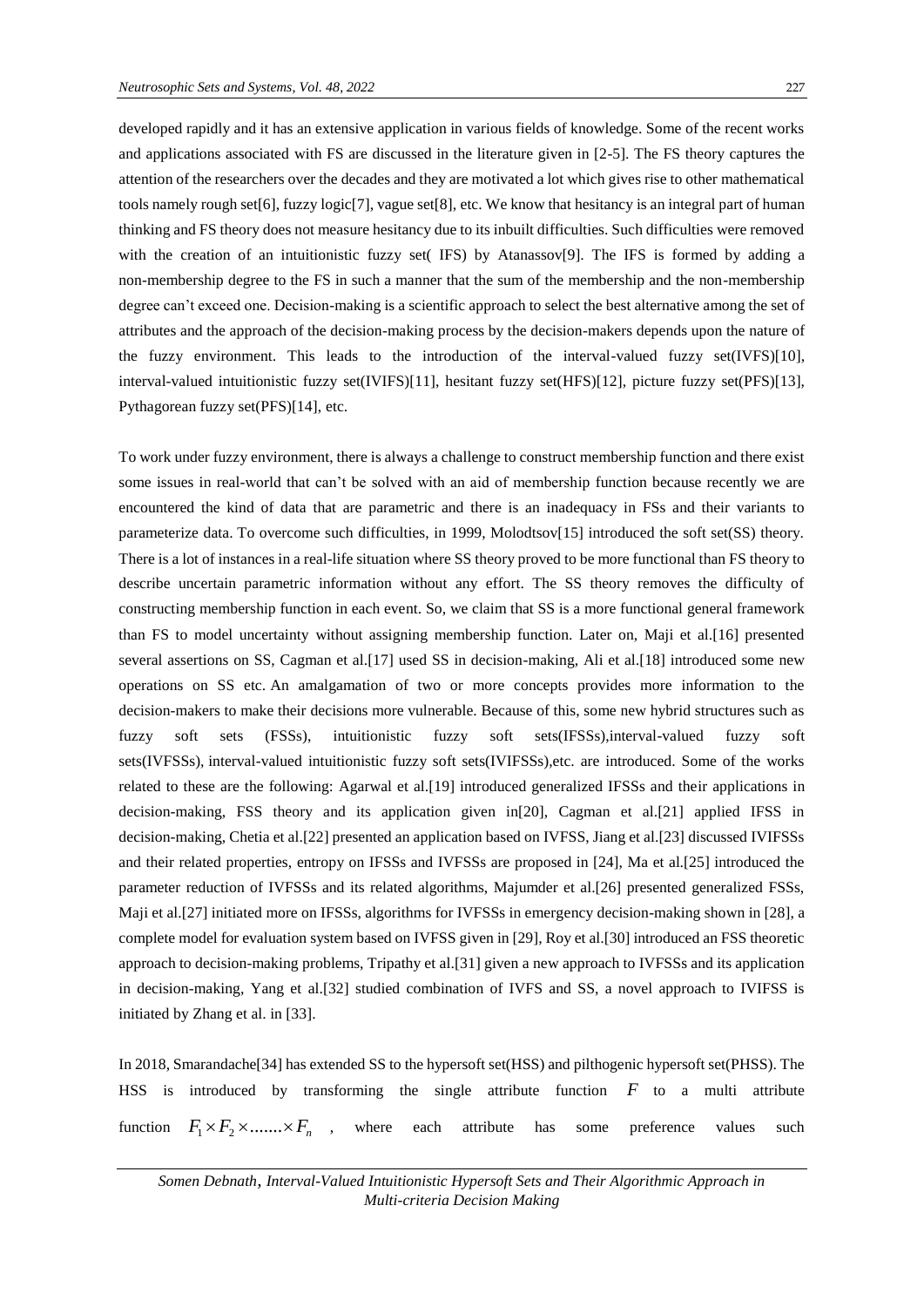that  $F_i \cap F_j = \emptyset$ , *for i*  $\neq j$ . However, HSS provides more options to the decision-makers than SS to make

their decisions more constructive and meaningful. Some recent works based on HSSs are given in [35-40]. In HSS, the belongingness of an element is denoted by 1 and non- belongingness is denoted by 0 i.e. values are crisp. To deal with uncertainty under the hypersoft environment, a fuzzy hypersoft set (FHSS)[41,42] is introduced, and to handle hesitancy under the hypersoft environment, an intuitionistic fuzzy hypersoft set(IFHSS)[43] is introduced. Some more recent works based on HSSs are given in [44-51].

In 2010, Jiang et al.[23] introduced IVIFSSs and their properties and in 2021, Yolcu et al.[43] introduced IFHSS. In IVIFSS, there is only one attribute function, but there is some urgency to solve certain types of problems where there is more than one attribute or an attribute is further bifurcated. To address such issues there is a demand to introduce IVIFHSSs. On the other hand, in IFHSS, the membership and non-membership values are precise, but in real-life decision-making problems, we find the existence of the environment where the membership and non-membership degrees are uncertain i.e they are subjective. This situation also IVIFHSSs solve the purpose which cannot be handled by IFHSS. Therefore, there are two aspects of introducing IVIFHSS in the proposed study. Moreover, the following diagrammatic illustration will give an insight into the proposed study:



**Fig 1** Diagrammatic representation of the soft set and its generalization for the proposed study

There is no research work yet to be done on IVIFHSS. This gives us the motivation to present the paper. The rest of the paper is organized as follows: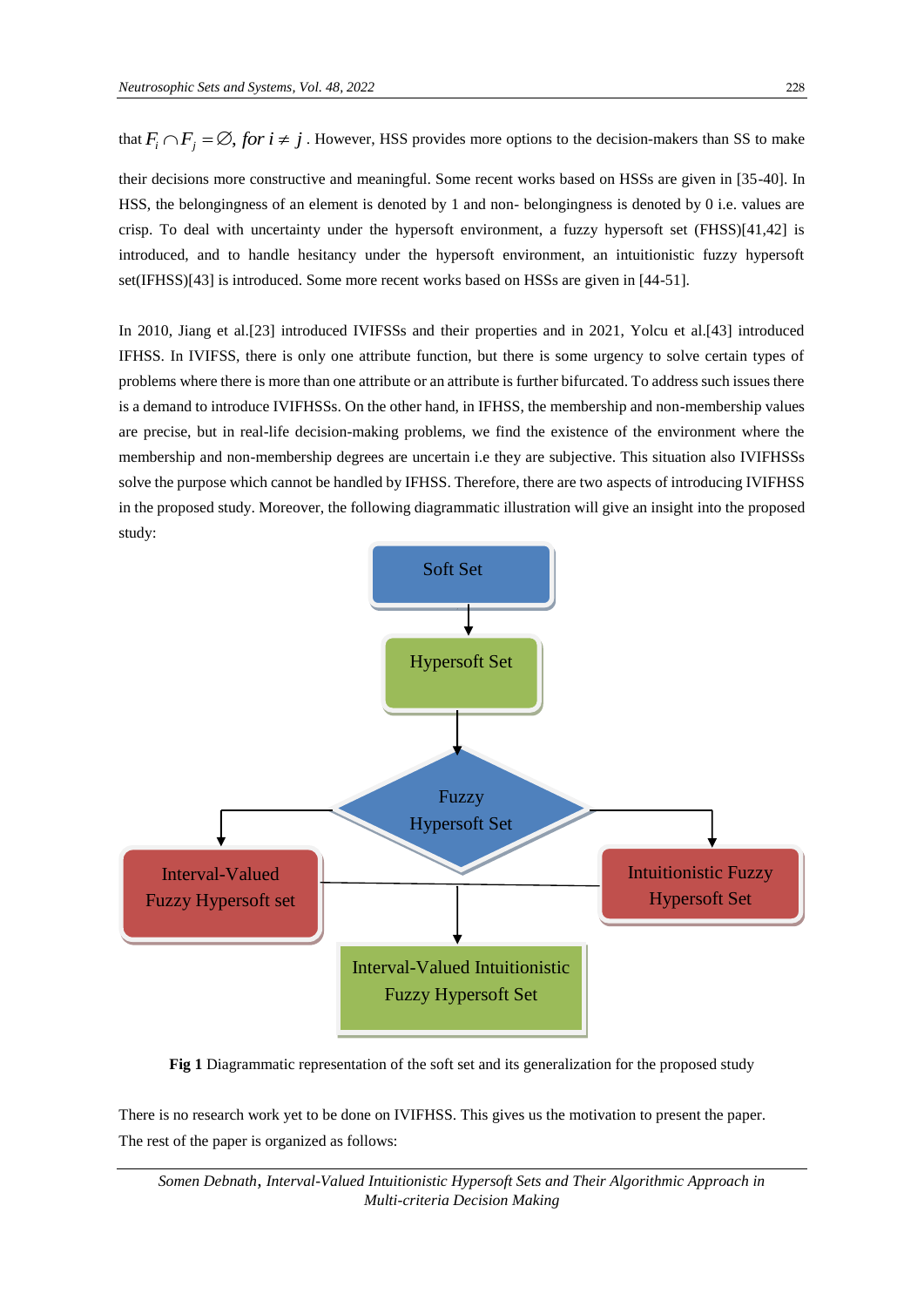Section 2 provides an overview of the earlier research works that are useful for the present study. In section 3, we establish the IVIFHSSs and obtain some properties and important results on them. In section 4, an algorithm is being constructed for multi-criteria decision-making problems using the notion of membership score function, non-membership score function, and the total score function under the IVIFHSS environment. Conclusion and future work are added in section 5.

#### **2. Literature Review**

In this section, we give some basic definitions and results that are useful for the rest of the paper.

**Definition 2.1 [11]** An interval-valued intuitionistic fuzzy set(IVIFS)  $H$  over the universe of discourse X is an object of the form  $\{ (x, \mu_H(x), \gamma_H(x)) : x \in X \}$  where,  $\mu_H$ ,  $\gamma_H : X \to Int([0,1])$ , where *Int* ([0,1]) stands for the set of all close subintervals of  $[0,1]$  satisfying the following condition:  $\forall x \in X$ , sup  $(\mu_H(x))$  + sup  $(\gamma_H(x))$  ≤ 1 . Further,  $\mu_H(x)$  and  $\gamma_H(x)$  can be written as  $\mu_H(x) = \left[ \mu'_H(x), \mu''_H(x) \right]$  and  $\gamma_H(x) = \left[ \gamma'_H(x), \gamma''_H(x) \right]$ . The class of all IVIFS is denoted

by  $IVIFS(X)$ .

**Definition 2.2** [15] Let  $|U|$  be an initial universe and  $|E|$  be a set of parameters. Also,  $|P(U)|$  denotes the power set of  $U$  and  $A \subseteq E$ . Then the pair  $(F, A)$  where  $F : A \to P(U)$  is called the soft set over  $U$ . A SS is a parameterized family of subsets over the universe *U* .

**Definition 2.3 [23]** Let U be the universe of discourse and  $E$  be the set of parameters and  $IVIFS(U)$  denote the set of all IVIFSs over U . Also, let  $A \subseteq E$ . Then the pair  $(F, A)$  is called an IVIFSS over *U* where  $F : A \rightarrow I V I F S (U)$ .

**Example 2.3.1** Let  $U = \{c_1, c_2, c_3, c_4, c_5\}$  be a set of cars under consideration and *Example 2.3.1* Let  $U = \{c_1, c_2, c_3, c_4, c_5\}$  be a set of cars under consideration a<br>  $E = \{e_1 = size, e_2 = color, e_3 = fuel efficiency, e_4 = expensive, e_5 = style, e_6 = comfortable\}$  $E = \{e_1 = size, e_2 = color, e_3 = fuel\ efficiency, e_4 = exp\$ ensive,  $e_5 = style, e_6 = comfortable\}$  be a set of parameters and  $A = \{e_1, e_2, e_3, e_6\} \subseteq E$ . Under the advice of a decision-maker, Mr. X wants to purchase a car. The IVIFSS is denoted by  $(F, A)$  which describes the "attractiveness of the cars" to the decision-maker. Then, the tabular representation of  $(F,A)$  is given in Table 1.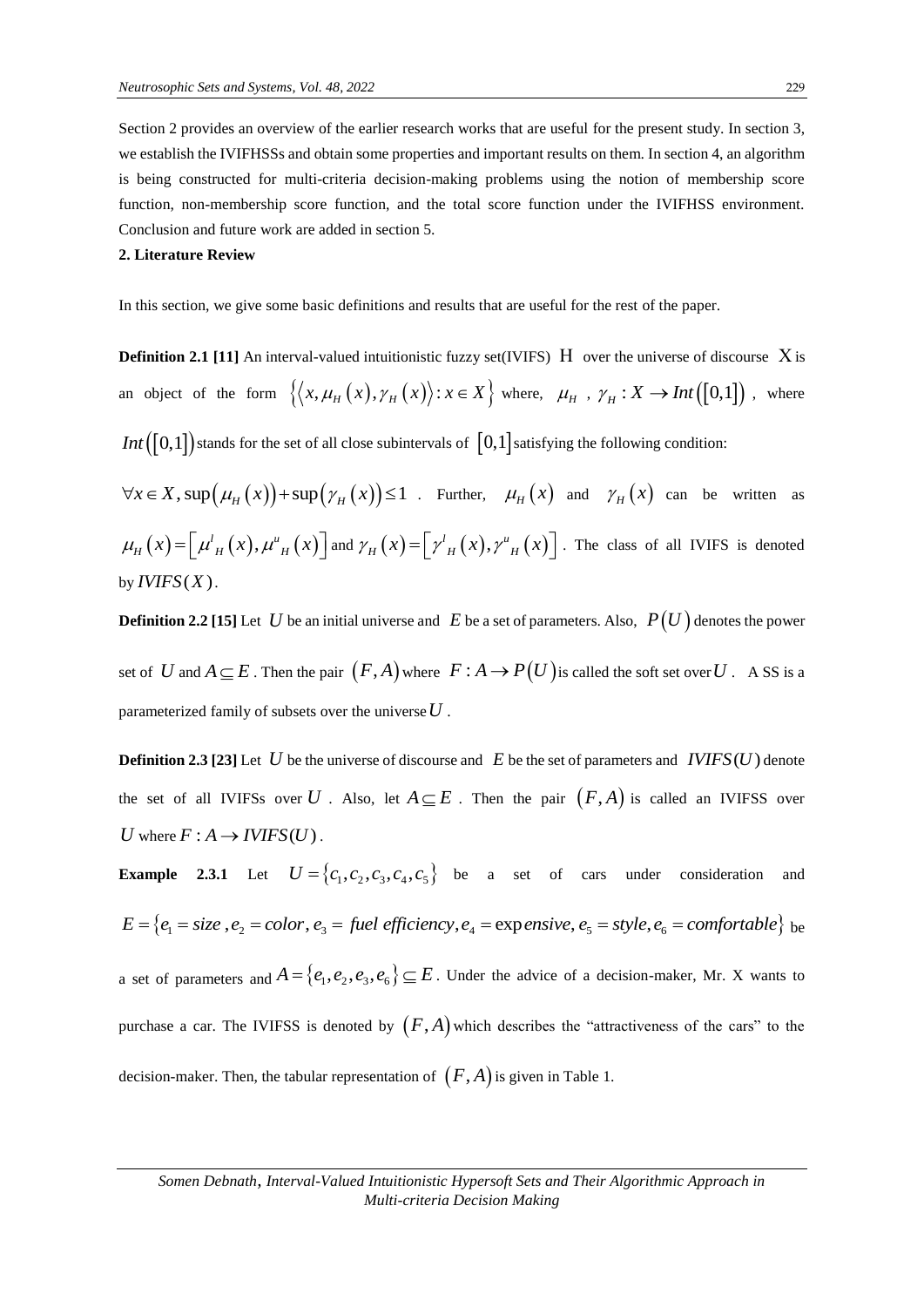| (F,A)                      | c <sub>1</sub>                                          | $c_{2}$                                                                                                                                                                                                                     | $c_3$                                                           | c <sub>4</sub>                                               | c <sub>5</sub>                           |
|----------------------------|---------------------------------------------------------|-----------------------------------------------------------------------------------------------------------------------------------------------------------------------------------------------------------------------------|-----------------------------------------------------------------|--------------------------------------------------------------|------------------------------------------|
| e <sub>1</sub>             | $\langle [0.4, 0.6], [0.2, 0.3] \rangle$                | $\langle [0.5, 0.6], [0.1, 0.2] \rangle$                                                                                                                                                                                    | $\langle [0.3, 0.5], [0.2, 0.5] \rangle$                        | $\langle [0.3, 0.4], [0.4, 0.5] \rangle$                     | $\langle [0.2, 0.4], [0.3, 0.5]$         |
| $e_{2}$                    |                                                         | $\big\langle \begin{bmatrix} 0.5, 0.6 \end{bmatrix}, \begin{bmatrix} 0.2, 0.3 \end{bmatrix} \big\rangle \; \Big  \; \big\langle \begin{bmatrix} 0.2, 0.3 \end{bmatrix}, \begin{bmatrix} 0.3, 0.5 \end{bmatrix} \big\rangle$ | $\langle [0.4, 0.5], [0.3, 0.4] \rangle$                        | $\langle \bigl[0.6, 0.7\bigr], \bigl[0.1, 0.2\bigr] \rangle$ | $\langle [0.1, 0.3], [0.6, 0.7] \rangle$ |
| $e_3$                      | $\langle [0.2, 0.3], [0.4, 0.5] \rangle$                | $\langle [0.2, 0.3], [0.4, 0.5] \rangle$                                                                                                                                                                                    | $\langle$ [0.1,0.3],[0.5,0.6] $\rangle$                         | $\langle$ [0.3,0.6],[0.3,0.4] $\rangle$                      | $\langle$ [0.5,0.6],[0.3,0.4]            |
| $e_{\scriptscriptstyle 6}$ | $\langle \big[0.4, 0.5\big], \big[0.3, 0.4\big]\rangle$ | $\langle [0.2, 0.4], [0.3, 0.5] \rangle$                                                                                                                                                                                    | $\big\langle \big[0.7, 0.8\big], \big[0.1, 0.2\big]\big\rangle$ | $\langle \bigl[0.5, 0.7\bigr], \bigl[0.1, 0.2\bigr] \rangle$ | $\langle [0.4, 0.5], [0.2, 0.3]$         |

**Table1.** Tabular representation of IVIFSS *F A*,

The above representation is very useful for storage such big data in a computer as it consumes less memory and it is handy for numerical calculation which solves the purpose of the decision maker to make a precise decision.

**Definition 2.4 [34, 39]** Let S denotes the set of the universe and  $P(S)$  is the power set of S. Let  $e_1, e_2, \ldots, e_n$  be n distinct attributes, where  $n \ge 1$ , whose corresponding attribute values are respectively the sets  $E_1, E_2, \ldots, E_n$  with  $E_i \cap E_j = \emptyset$ ,  $i \neq j$  and  $i, j \in N$ . Then the hypersoft set(HSS) is denoted by  $(Q, E_1 \times E_2 \times .... \times E_n)$  where  $\Omega: E_1 \times E_2 \times .... \times E_n \to P(S)$ . For simplicity, we represent the HSS by  $(Q, E)$  where  $E = E_1 \times E_2 \times .... \times E_n$ . Thus, in HSS, the attribute function can be further split until it is not suitable for the decision-maker in a certain environment. Therefore, HSS qualitatively enhanced the decision-making process.

**Example 2.4.1** Let  $S = \{ \zeta_1, \zeta_2, \zeta_3, \zeta_4 \}$  be a set of journals and the set of attributes are  $E_1$  =citation style,  $E_2$  =indexing and abstracting,  $E_3$  =article processing charge(APC),  $E_4$  = impact factor(IF) and their

respective attribute values are given by: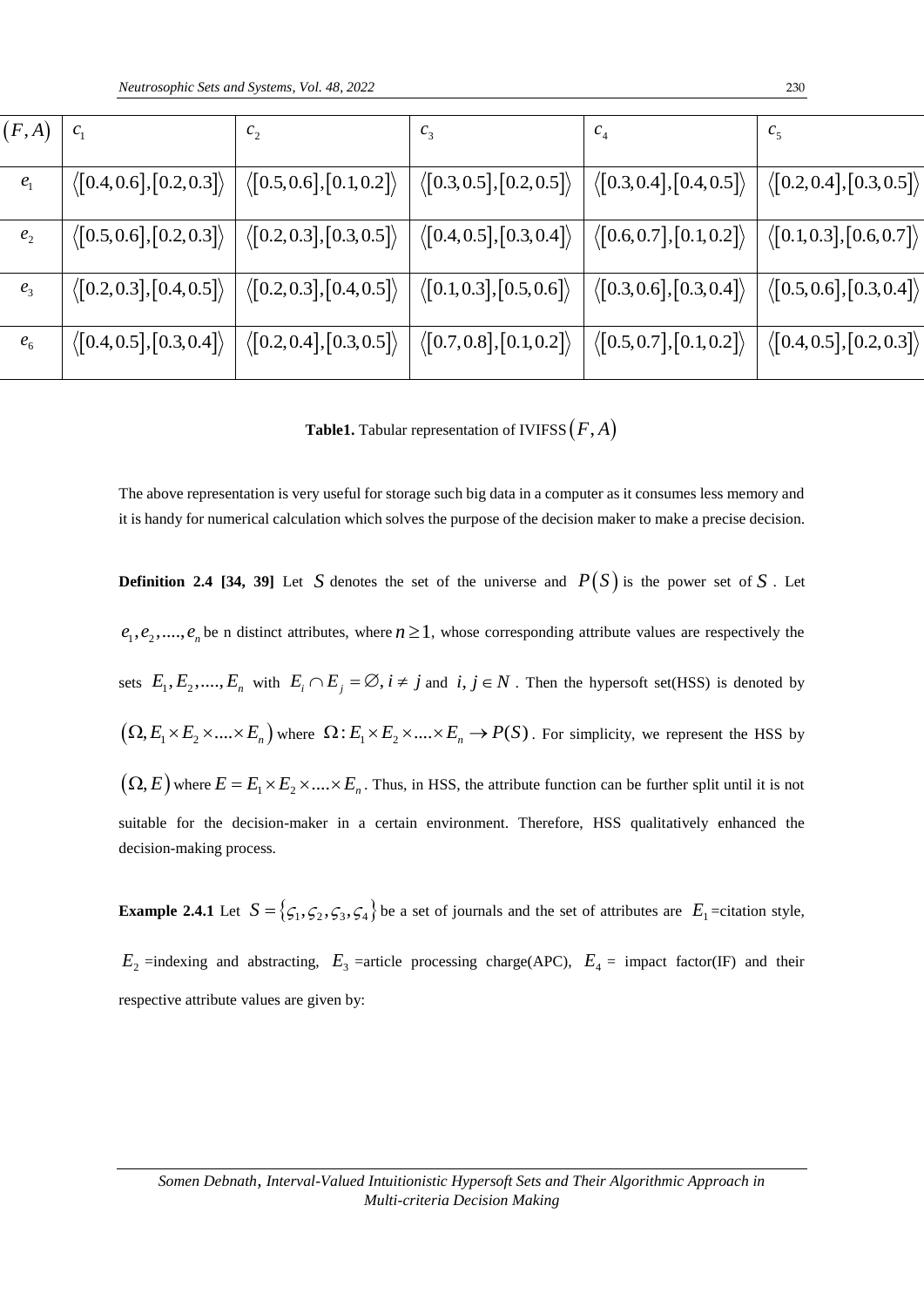$E_1$  =citation style= { $APA(e_1)$ ,  $MLA(e_2)$ ,  $Har$  var  $d(e_3)$ ,  $Bibtex(e_4)$ },  $E_2$  =indexing and abstracting= *SCI*  $(e_5)$ ,  $SLA(e_1)$ ,  $MLA(e_2)$ ,  $Har \text{var } d(e_3)$ ,  $Bibtext(e_4)$ ,  $E_2$  =indexi<br>{*SCI*( $e_5$ ), *Scopus*( $e_6$ ), *Web of Science*( $e_7$ ), *Taylor and Francis*( $e_8$ )},  $E_3$ =article processing charge=  $\big\{Nil(e_{_9})\big\}$  ,  $E_{_4}$  = impact factor=  $\big\{high(e_{_{10}}), low(e_{_{11}}), medium(e_{_{12}})\big\}$  .

Let 
$$
A_i \subseteq E_i
$$
, where  $i = 1, 2, 3, 4$  and suppose  $A_1 = \{e_1, e_4\}$ ,  $A_2 = \{e_5, e_6, e_7\}$ ,  $A_3 = \{e_9\}$  and  
\n $A_3 = \{e_{10}, e_{12}\}$ . Then the HSS  $(\Omega, A_1 \times A_2 \times A_3 \times A_4)$  defined as

$$
(\Omega, A_{1} \times A_{2} \times A_{3} \times A_{4}) =
$$

$$
(\Omega, A_{1} \times A_{2} \times A_{3} \times A_{4})
$$
\n=  
\n
$$
\left\langle \langle e_{1}, e_{5}, e_{9}, e_{10} \rangle, \langle \varsigma_{1}, \varsigma_{3} \rangle \rangle, \langle (e_{1}, e_{5}, e_{9}, e_{12}) , \langle \varsigma_{1}, \varsigma_{2} \rangle \rangle, \langle (e_{1}, e_{6}, e_{9}, e_{10}) , \langle \varsigma_{1}, \varsigma_{3}, \varsigma_{4} \rangle \rangle, \langle (e_{1}, e_{6}, e_{9}, e_{12}) , \langle \varsigma_{2}, \varsigma_{4} \rangle \rangle, \langle (e_{1}, e_{7}, e_{9}, e_{10}) , \langle \varsigma_{1}, \varsigma_{2} \rangle \rangle, \langle (e_{1}, e_{7}, e_{9}, e_{12}) , \langle \varsigma_{3}, \varsigma_{4} \rangle \rangle, \langle (e_{4}, e_{5}, e_{9}, e_{10}) , \langle \varsigma_{1}, \varsigma_{3}, \varsigma_{4} \rangle \rangle, \langle (e_{4}, e_{5}, e_{9}, e_{12}) , \langle \varsigma_{2}, \varsigma_{4} \rangle \rangle, \langle (e_{4}, e_{6}, e_{9}, e_{10}) , \langle \varsigma_{1}, \varsigma_{2}, \varsigma_{3} \rangle \rangle, \langle (e_{4}, e_{6}, e_{9}, e_{12}) , \langle \varsigma_{3}, \varsigma_{4} \rangle \rangle, \langle (e_{4}, e_{7}, e_{9}, e_{10}) , \langle \varsigma_{2}, \varsigma_{3} \rangle \rangle, \langle (e_{4}, e_{7}, e_{9}, e_{12}) , \langle \varsigma_{3}, \varsigma_{4} \rangle \rangle \right\}
$$

Therefore, the HSS  $(\Omega, A_1 \times A_2 \times A_3 \times A_4)$  is not a normal set, it is a multiple parameterized family of sets over *S* . It is a new scientific approach of representing bifurcated parametric representation and it's a very useful model that provides sufficient information to the decision-maker to make their decisions elegantly. It is a more powerful and sophisticated tool than SS to deal with a wide range of problems related to various fields.

**Definition 2.5 [41, 42]** Let  $F^S$  be the set of all fuzzy subsets of the universe set S and let  $E_1 \times E_2 \times .... \times E_n$  be the set of parameters where  $E_i \cap E_j = \emptyset$ ,  $i \neq j$  , and  $i, j \in N$  . For every  $\varepsilon \in E_1 \times E_2 \times .... \times E_n$  , the pair  $\left(\Omega, E_1 \times E_2 \times ...... \times E_n\right)$  is called the fuzzy hypersoft set(FHSS) over

$$
S \text{ , where } \Omega: E_1 \times E_2 \times \dots \times E_n \to F^S \text{ and the FHSS defined as}
$$
\n
$$
\left( \Omega, E_1 \times E_2 \times \dots \times E_n \right) = \left\{ \left\langle \varepsilon, \left( \frac{x}{\left( \mu_{\Omega(\varepsilon)}(x) \right)} \right) \right\rangle : \varepsilon \in E_1 \times E_2 \times \dots \times E_n \text{ and } x \in S \right\}, \qquad \text{where}
$$

 $\mu_{_{^{\Omega(\varepsilon)}}}(x)$  denotes the membership value such that  $\,\,\mu_{_{^{\Omega(\varepsilon)}}}(x)\!\in\! \big[0,1\big]$  .

**Example 2.5.1** If we take the same sets of attributes proposed in **example 2.4.1**, then the representation of FHSS  $\left(\Omega, A_{1} \times A_{2} \times A_{3} \times A_{4}\right)$  in the following form: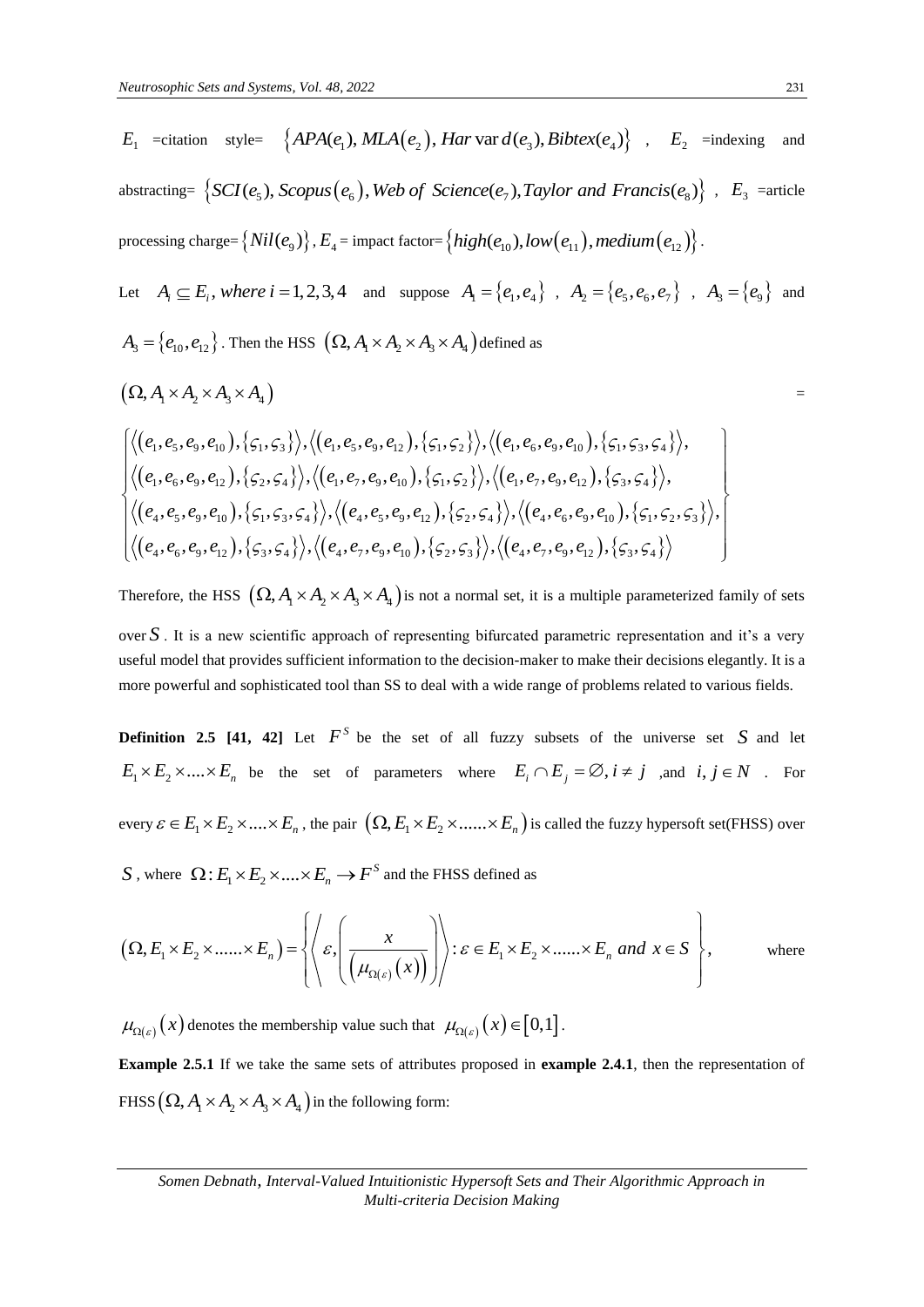$(\Omega, A \times A, \times A, \times A_4)$  =

$$
\begin{split}\n& \left(\Omega,A_{1}\times A_{2}\times A_{3}\times A_{4}\right) \\
&= \\
&\left|\left\langle(e_{1},e_{5},e_{9},e_{10}),\left\{\frac{\zeta_{1}}{0.4},\frac{\zeta_{3}}{0.6}\right\}\right\rangle,\left\langle(e_{1},e_{5},e_{9},e_{12}),\left\{\frac{\zeta_{1}}{0.5},\frac{\zeta_{2}}{0.8}\right\}\right\rangle,\left\langle(e_{1},e_{6},e_{9},e_{10}),\left\{\frac{\zeta_{1}}{0.6},\frac{\zeta_{3}}{0.7},\frac{\zeta_{4}}{0.8}\right\}\right\rangle, \\
&\left\langle(e_{1},e_{6},e_{9},e_{12}),\left\{\frac{\zeta_{2}}{0.2},\frac{\zeta_{4}}{0.4}\right\}\right\rangle,\left\langle(e_{1},e_{7},e_{9},e_{10}),\left\{\frac{\zeta_{1}}{0.8},\frac{\zeta_{2}}{0.3}\right\}\right\rangle,\left\langle(e_{1},e_{7},e_{9},e_{12}),\left\{\frac{\zeta_{3}}{0.3},\frac{\zeta_{4}}{0.4}\right\}\right\rangle, \\
&\left\langle(e_{4},e_{5},e_{9},e_{10}),\left\{\frac{\zeta_{1}}{0.4},\frac{\zeta_{3}}{0.3},\frac{\zeta_{4}}{0.6}\right\}\right\rangle,\left\langle(e_{4},e_{5},e_{9},e_{12}),\left\{\frac{\zeta_{2}}{0.8},\frac{\zeta_{4}}{0.9}\right\}\right\rangle,\left\langle(e_{4},e_{6},e_{9},e_{10}),\left\{\frac{\zeta_{1}}{0.3},\frac{\zeta_{2}}{0.5},\frac{\zeta_{3}}{0.6}\right\}\right\rangle, \\
&\left\langle(e_{4},e_{6},e_{9},e_{12}),\left\{\frac{\zeta_{3}}{0.5},\frac{\zeta_{4}}{0.6}\right\}\right\rangle,\left\langle(e_{4},e_{7},e_{9},e_{10}),\left\{\frac{\zeta_{2}}{0.4},\frac{\zeta_{3}}{0.5}\right\}\right\rangle,\left\langle(e_{4},e_{7},e_{9},e_{12}),\left\{\frac{\zeta_{3}}{0.4},\frac{\zeta_{4}}{0.8}\right\}\right\r
$$

By FHSS we represent the multi-parameterized family of uncertain data.

**Definition 2.6 [43]** Let  $IF^S$  be the set of all intuitionistic fuzzy subsets of the universe set S and let  $E_1 \times E_2 \times .... \times E_n$  be the set of parameters where  $E_i \cap E_j = \emptyset$ ,  $i \neq j$  , and  $i, j \in N$  . For every  $\varepsilon \in E_1 \times E_2 \times \dots \times E_n$ , the pair  $(\Omega, E_1 \times E_2 \times \dots \times E_n)$  is called the intuitionistic fuzzy hypersoft

set(IFHSS) over *S*, where 
$$
\Omega: E_1 \times E_2 \times .... \times E_n \to I F^S
$$
 and the FHSS defined as,  
\n
$$
(\Omega, E_1 \times E_2 \times .... \times E_n) = \left\{ \left\langle \varepsilon, \left( \frac{x}{\left\langle \mu_{\Omega(\varepsilon)}(x), \gamma_{\Omega(\varepsilon)}(x) \right\rangle} \right) \right\rangle : \varepsilon \in E_1 \times E_2 \times .... \times E_n \text{ and } x \in S \right\},
$$
wh

ere  $\mu_{\Omega(\varepsilon)}(x)$  and  $\gamma_{\Omega(\varepsilon)}(x)$  respectively denotes the membership and the non-membership values where  $\mu_{\Omega(\varepsilon)}(x), \gamma_{\Omega(\varepsilon)}(x) \in [0,1]$  such that  $0 \leq \mu_{\Omega(\varepsilon)}(x) + \gamma_{\Omega(\varepsilon)}(x) \leq 1$ . The hesitancy is determined by  $\Pi_{\Omega(\varepsilon)}(x) = 1 - \mu_{\Omega(\varepsilon)}(x) - \gamma_{\Omega(\varepsilon)}(x)$ .

**Example 2.6.1** Revisiting **example 2.4.1**, we address the IFHSS  $(\Omega, A_1 \times A_2 \times A_3 \times A_4)$  in the following manner: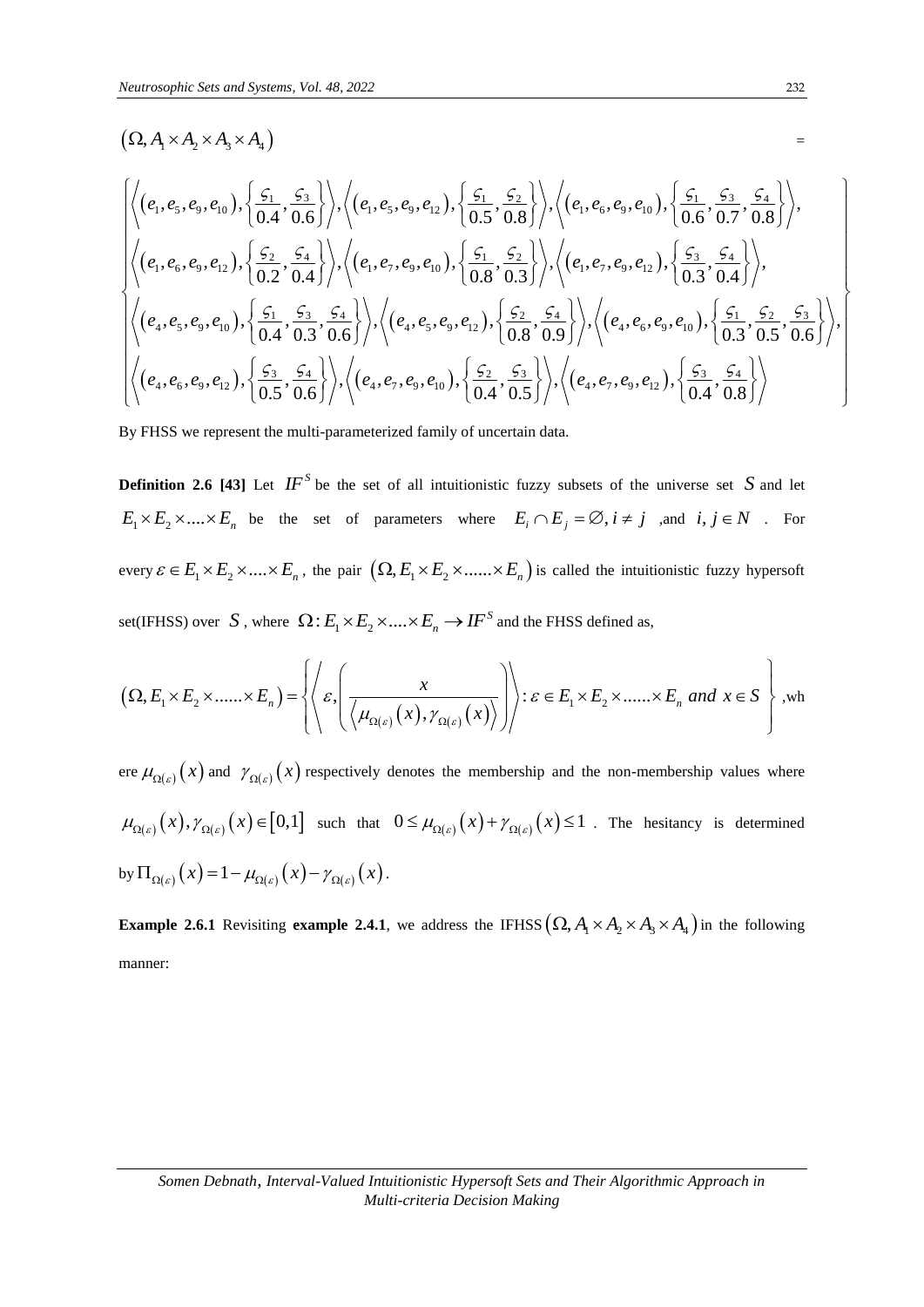# $(\Omega, A \times A, \times A, \times A_4)$  =

$$
(\Omega, A_{1} \times A_{2} \times A_{3} \times A_{4})
$$
\n
$$
\left\langle \left( e_{1}, e_{5}, e_{9}, e_{10} \right), \left\{ \frac{c_{1}}{\langle 0.3, 0.6 \rangle}, \frac{c_{3}}{\langle 0.2, 0.5 \rangle} \right\} \right\rangle, \left\langle \left( e_{1}, e_{5}, e_{9}, e_{12} \right), \left\{ \frac{c_{1}}{\langle 0.4, 0.6 \rangle}, \frac{c_{2}}{\langle 0.4, 0.5 \rangle} \right\} \right\rangle, \\ \left\langle \left( e_{1}, e_{6}, e_{9}, e_{10} \right), \left\{ \frac{c_{1}}{\langle 0.2, 0.3 \rangle}, \frac{c_{3}}{\langle 0.4, 0.5 \rangle}, \frac{c_{4}}{\langle 0.6, 0.2 \rangle} \right\} \right\rangle, \left\langle \left( e_{1}, e_{6}, e_{9}, e_{12} \right), \left\{ \frac{c_{2}}{\langle 0.2, 0.4 \rangle}, \frac{c_{4}}{\langle 0.4, 0.7 \rangle} \right\} \right\rangle, \\ \left\langle \left( e_{1}, e_{7}, e_{9}, e_{10} \right), \left\{ \frac{c_{1}}{\langle 0.7, 0.2 \rangle}, \frac{c_{2}}{\langle 0.1, 0.4 \rangle} \right\} \right\rangle, \left\langle \left( e_{1}, e_{7}, e_{9}, e_{12} \right), \left\{ \frac{c_{3}}{\langle 0.3, 0.7 \rangle}, \frac{c_{4}}{\langle 0.4, 0.5 \rangle} \right\} \right\rangle, \\ \left\langle \left( e_{4}, e_{5}, e_{9}, e_{10} \right), \left\{ \frac{c_{1}}{\langle 0.4, 0.5 \rangle}, \frac{c_{3}}{\langle 0.8, 0.1 \rangle}, \frac{c_{4}}{\langle 0.6, 0.4 \rangle} \right\} \right\rangle, \left\langle \left( e_{4}, e_{5}, e_{9}, e_{12} \right), \left\{ \frac{c_{2}}{\langle 0.2, 0.3 \rangle}, \frac{c_{4}}{\langle 0.5, 0.4 \rangle} \right\} \right\rangle, \\ \left\langle \left( e_{4}, e_{5}, e_{9}, e_{10
$$

By IFHSS, we represent the multi-parameterized family of hesitant data.

#### **3. Interval-Valued Intuitionistic Fuzzy Hypersoft Sets (IVIFHSSs)**

In this section, first, we give the basic definition of IVIFHSS and its associated sets with real-life-based examples. Then, we defined different operators such as union, intersection, complement, OR, AND,etc on IVIFHSSs and investigated their properties.

**Definition 3.1** Let X be the universal set and  $IVIF^X$  denote the collection of all interval-valued intuitionistic fuzzy (IVIF) subsets of X. Again, let  $C_1, C_2, \ldots, C_n$  for  $n \ge 1$  be *n* well-defined attributes, whose corresponding preferences are denoted by the sets  $P_1, P_2, \ldots, P_n$  with  $P_i \cap P_j = \emptyset$ ,  $i \neq j$  and  $i, j \in N$ . Let

 $P_i$  be non-empty subsets of  $C_i$  for each  $i \in N$ . Then the IVIFHSS is denoted as the pair

$$
(Y, P_1 \times P_2 \times .... \times P_n) \text{ where } Y: P_1 \times P_2 \times .... \times P_n \to IVIF^X \text{ and defined as}
$$
\n
$$
Y(P_1 \times P_2 \times .... \times P_n) = \left\{ \left\langle \eta, \frac{x}{\langle \varphi_{Y(\eta)}(x), \psi_{Y(\eta)}(x) \rangle} \right\rangle : x \in X, \eta \in P_1 \times P_2 \times .... \times P_n \subseteq C_1 \times C_2 \times .... \times C_n \right\}
$$

, where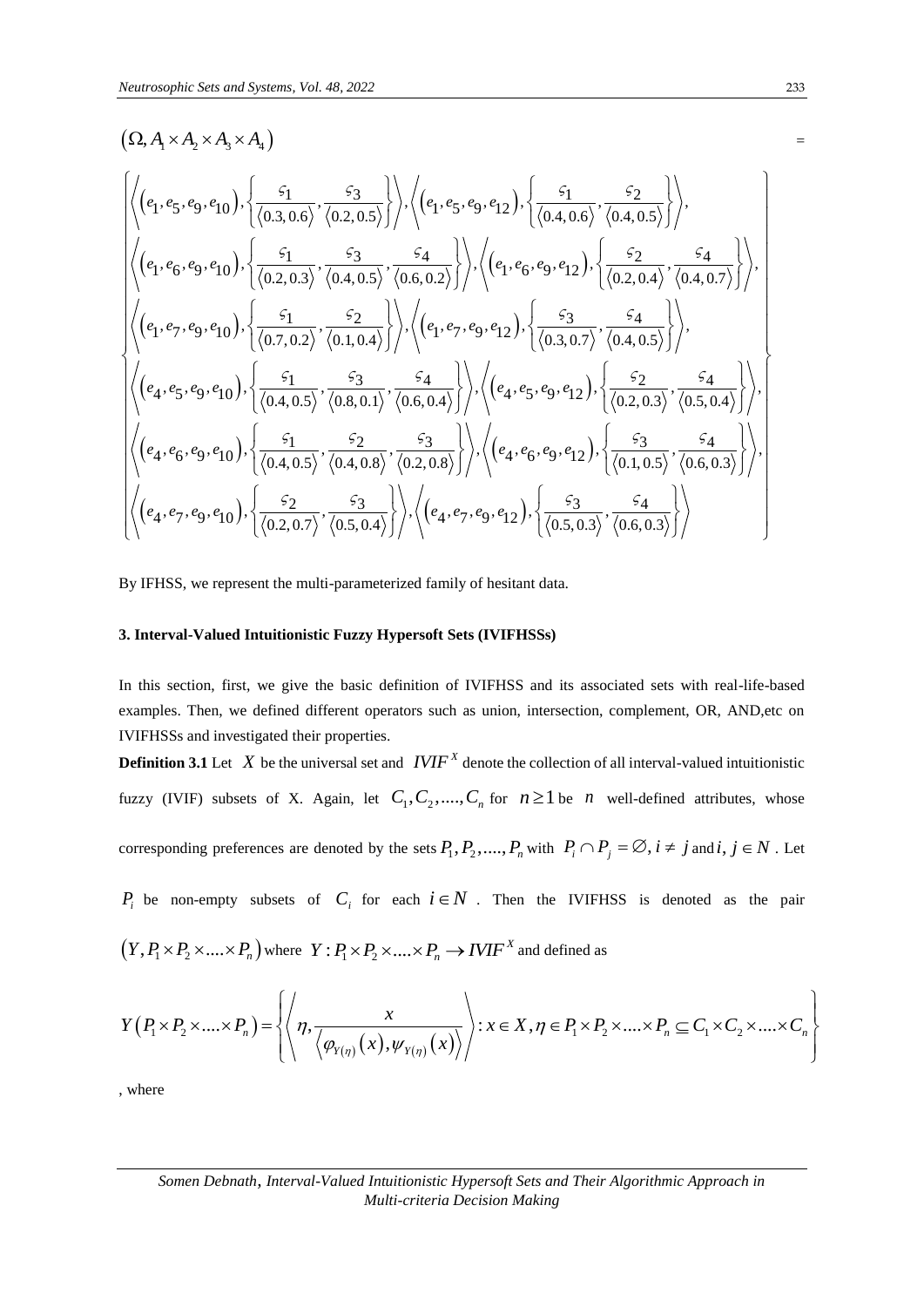$$
\varphi_{Y(\eta)}(x) = \left[\varphi'_{Y(\eta)}(x), \varphi''_{Y(\eta)}(x)\right], \text{ and } \psi_{Y(\eta)}(x) = \left[\psi'_{Y(\eta)}(x), \psi''_{Y(\eta)}(x)\right] \text{ are the membership and}
$$

non-membership intervals such that  $0 \le \varphi^u_{Y(\eta)}(x)$  $\leq \varphi^{u}_{Y(\eta)}(x) + \psi^{u}_{Y(\eta)}(x) \leq 1$  $\psi^{\mu}{}_{Y(\eta)}(x) \leq 1$  and  $\varphi^{\vphantom{\mu}}_{Y(\eta)}$ ,  $\psi^{\vphantom{\mu}}_{Y(\eta)}: X \to D([0,1])$ . Here  $D\bigl([0,1]\bigr)$  denotes the set of all closed subintervals of  $[0,1]$  .

For simplification, we write the symbol  $\Sigma$  for  $C_1 \times C_2 \times ... \times C_n$ ,  $\Gamma$  for  $P_1 \times P_2 \times ... \times P_n$  and  $\eta$  for any element of the set  $\Gamma$ .

Thus,  $(Y, P_1 \times P_2 \times ... \times P_n)$  represent a multi-parameterized family whose universe of discourse is  $\it IVIF^X$ .

**Example 3.1.1** Let 
$$
X = \{x_1, x_2, x_3\}
$$
 be the set of cars under consideration and the sets of attribute are  
\n $C_1 = Quality = \{good(c_1), very good(c_2), excellent(c_3)\}$   
\n $C_2 = Reliability = \{satisfactory(c_4)\}$   
\n $C_3 = Color = \{red(c_5), black(c_6), blue(c_7), yellow(c_8)\}, C_4 = Fuel Efficiency = \{economical(c_9), high(c_{10})\}$   
\nSuppose,  $P_i$  and  $Q_i$  are subsets of  $C_i$  ( $i = 1, 2, 3, 4$ ) such that

$$
P_1 = \{c_2, c_3\}, P_2 = \{c_4\}, P_3 = \{c_5, c_7\}, P_4 = \{c_9\}, \text{ and } Q_1 = \{c_3\}, Q_2 = \{c_4\}, Q_3 = \{c_5, c_6\}, Q_4 = \{c_9\}
$$

Then the IVIFHSSs with respect to  $P_i$  and  $Q_i$  denoted as  $(Y, \Gamma_1)$ , and  $(Z, \Gamma_2)$  respectively and defined in the following:

the following:  
\n
$$
(Y, \Gamma_1) = \begin{cases}\n\left\langle \left(c_2, c_4, c_5, c_9\right), \left\{ \frac{x_1}{\langle [0.3, 0.4], [0.5, 0.6]}, \frac{x_3}{\langle [0.5, 0.7], [0.1, 0.2] \rangle} \right\} \right\rangle, \\
\left\langle \left(c_2, c_4, c_7, c_9\right), \left\{ \frac{x_1}{\langle [0.4, 0.6], [0.3, 0.4]}, \frac{x_2}{\langle [0.7, 0.8], [0.1, 0.2] \rangle} \right\} \right\rangle, \\
\left\langle \left(c_3, c_4, c_5, c_9\right), \left\{ \frac{x_2}{\langle [0.45, 0.55], [0.23, 0.35]} \right\} , \frac{x_3}{\langle [0.35, 0.55], [0.25, 0.4] \rangle} \right\rangle \right\rangle, \\
\left\langle \left(c_2, c_4, c_7, c_9\right), \left\{ \frac{x_1}{\langle [0.6, 0.8], [0.1, 0.2]} \right\} , \frac{x_2}{\langle [0.3, 0.5], [0.25, 0.45] \rangle} \right\rangle \right\rangle\n\end{cases}
$$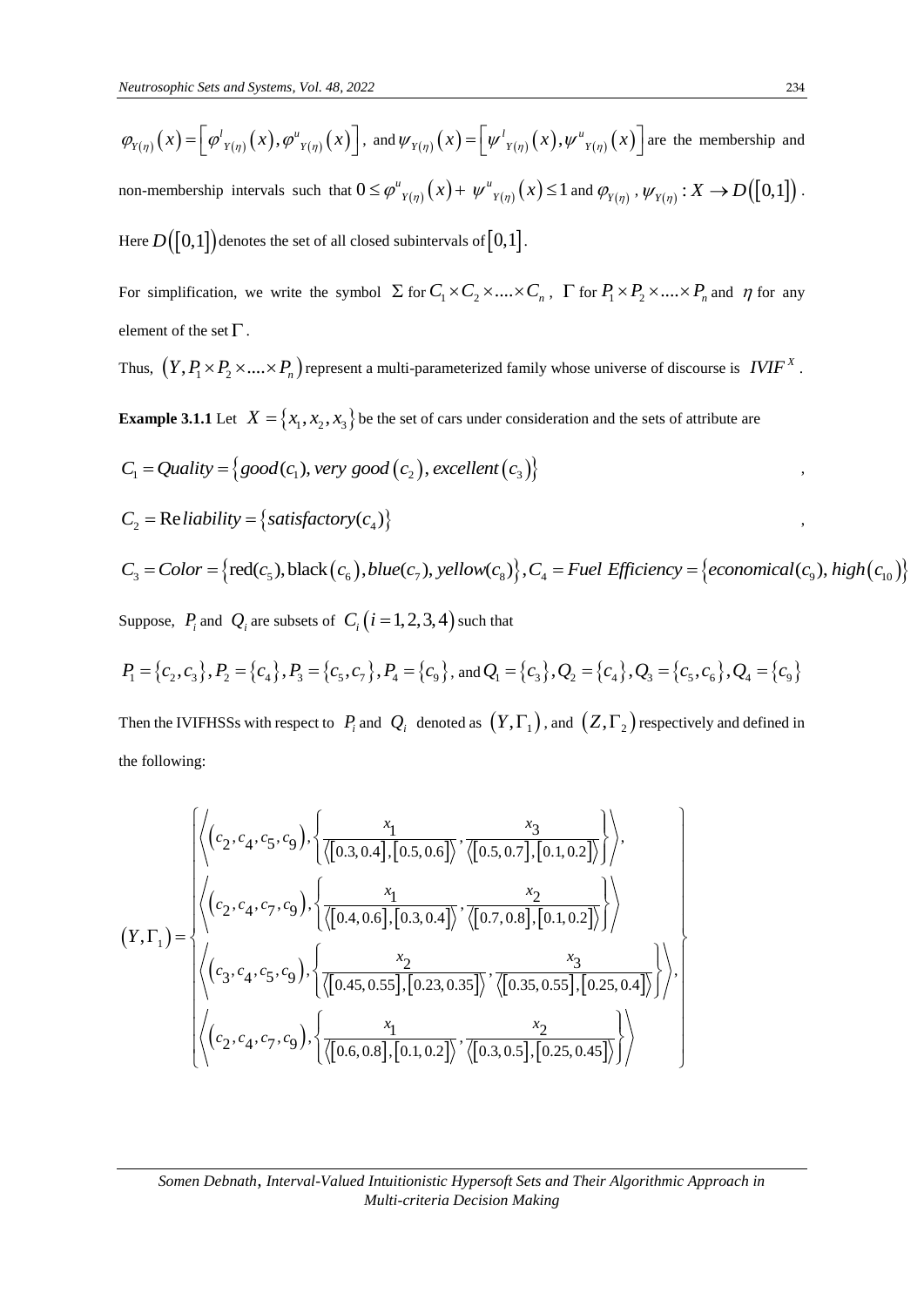*Neutrosophic Sets and Systems, Vol. 48, 2022*  
\n
$$
(Z, \Gamma_2) = \begin{cases} \left\langle \left( c_3, c_4, c_5, c_9 \right), \left\{ \frac{x_2}{\langle [0.6, 0.7], [0.1, 0.3]} \right), \frac{x_3}{\langle [0.35, 0.45], [0.45, 0.5] \rangle} \right\} \right\rangle, \\ \left\langle \left( c_2, c_4, c_6, c_9 \right), \left\{ \frac{x_1}{\langle [0.2, 0.3], [0.3, 0.4]} \right), \frac{x_2}{\langle [0.6, 0.7], [0.1, 0.2] \rangle} \right\rangle \right\rangle \end{cases}
$$

**Note:** By adding HSS with IVIFS, a new structure called IVIFHSS is introduced and it is viable to increase the features of selecting an object which a decision-maker could not imagine with an aid of multi-attribute function. Every IVIFHSS is IVIFSS and in IVIFHSS, when the lower and upper membership and lower and upper non-membership coincide then IVIFHSS is reduced to IFHSS. However, the IVIFHSS is preferable for the environment where there is no precise membership and non-membership value i.e vagueness involved in assigning the membership and non-membership values. For example, suppose if we want to describe the attractiveness of a house by IVIFHSS, then by membership interval, we can measure its minimum attractiveness and maximum attractiveness, on the other hand, the non-membership interval tells the minimum non-attractiveness and maximum non-attractiveness. So, IVIFHSS is more functional than IFHSS to represent parameterized hesitant information.

**Definition 3.2** An IVIFHSS  $(Y, \Sigma)$  over X is said to be null IVIFHSS if for all  $x \in X$  and  $\eta \in \Sigma$ ,  $\varphi_{Y(\eta)}(x) = [0,0]$  and  $\psi_{Y(\eta)}(x) = [1,1]$  and it is denoted by  $\Phi_{(Y,\Sigma)}$ . On the other hand,  $(Y, \Sigma)$  over X is called a universal IVIFHSS if for all  $x \in X$  and  $\eta \in \Sigma$   $\mathcal{O}_{Y(\eta)}\left(x\right) = \left[1,1\right]$  and  $\mathcal{W}_{Y(\eta)}\left(x\right) = \left[0,0\right]$  and it is denoted by  $\Lambda_{(Y,\Sigma)}$  .

**Definition 3.3** Let X be the set of universe and  $(Y, \Gamma)$  and  $(Z, \Gamma)$  be two IVIFHSSs over X. Then, we say that  $(Y, \Gamma_1)$  is an IVIFHS subset of  $(Z, \Gamma_2)$  if

(i)  $\Gamma_1 \subseteq \Gamma_2$ 

(ii) For any  $\eta\in\Gamma _1,Y\big(\eta\big)\!\subseteq\!Z\big(\eta\big)$  and it is denoted by and denoted by  $\,\big(Y,\Gamma_1\big)\!\!\subseteq\!\! \big(Z,\Gamma_z\big)$  .

That is, for all  $x \in X$  and  $\eta \in \Gamma_1$ ,

$$
\varphi'_{Y(\eta)}(x) \leq \varphi'_{Z(\eta)}(x), \varphi''_{Y(\eta)}(x) \leq \varphi''_{Z(\eta)}(x), \text{and } \psi'_{Y(\eta)}(x) \geq \psi'_{Z(\eta)}(x), \psi''_{Y(\eta)}(x) \geq \psi''_{Z(\eta)}(x).
$$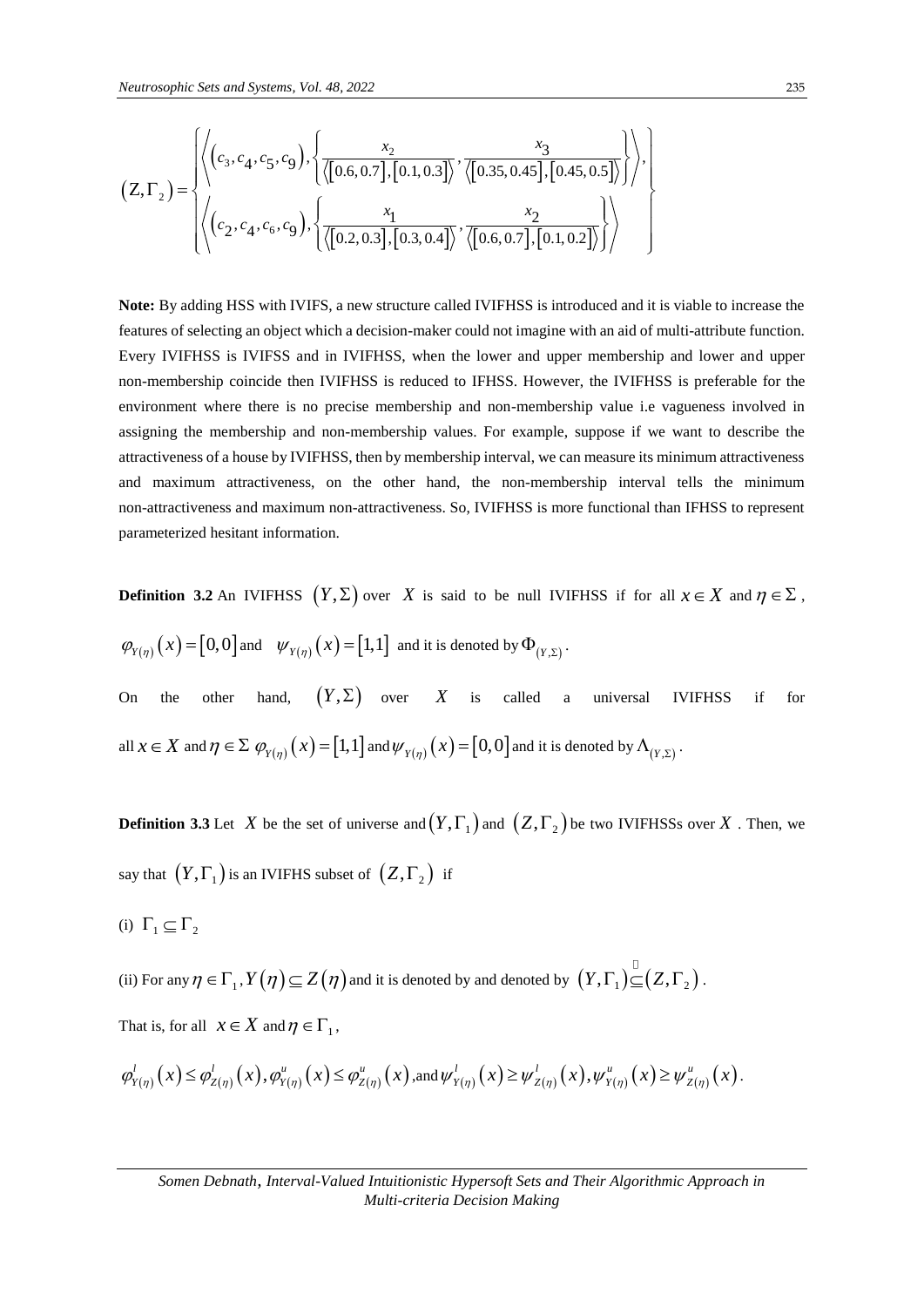say that  $(Y, \Gamma_1)$  is said to be equal to  $(Z, \Gamma_2)$  if  $(Y, \Gamma_1)$  is an IVIFHS subset of  $(Z, \Gamma_2)$  and conversely and it is denoted by  $\left( Y,\Gamma_{1}\right) =\left( Z,\Gamma_{2}\right) .$ 

**Definition 3.4** Let X be the set of universe and  $(Y, \Gamma_1)$  and  $(Z, \Gamma_2)$  be two IVIFHSSs over X. Then, we

Otherwise,  $(Y, \Gamma_1)$  and  $(Z, \Gamma_2)$  are said to be equal if for all  $x \in X$  , and  $\eta \in \Sigma$ ,

$$
\varphi_{Y(\eta)}(x) = \varphi_{Z(\eta)}(x) \Rightarrow \varphi_{Y(\eta)}'(x) = \varphi_{Z(\eta)}'(x) \text{ and } \varphi_{Y(\eta)}(x) = \varphi_{Z(\eta)}(x)
$$
  
And  $\psi_{Y(\eta)}(x) = \psi_{Z(\eta)}(x) \Rightarrow \psi_{Y(\eta)}'(x) = \psi_{Z(\eta)}'(x)$  and  $\psi_{Y(\eta)}(x) = \psi_{Z(\eta)}(x)$ 

**Theorem 3.5** Let X be an initial universe and  $(Y, \Gamma_1)$ ,  $(W, \Gamma_2)$  and  $(Z, \Gamma_3)$  be three IVIHSSs over

X and  $\Gamma_1, \Gamma_2, \Gamma_3 \subseteq \Sigma$ . Then

(i)  $(Y, \Gamma_1) \subseteq \Lambda_{(Y, \Sigma)}$ (ii)  $\Phi_{(Y,\Sigma)} \subseteq (Y,\Gamma_1)$ (iii)  $(Y, \Gamma_1) \subseteq (W, \Gamma_2)$ ,and  $(W, \Gamma_2) \subseteq (Z, \Gamma_3) \Rightarrow (Y, \Gamma_1) \subseteq (Z, \Gamma_3)$ .

**Proof:** All proofs are straightforward.

**Definition 3.6** The Complement of IVIFHSS  $(Y, \Sigma)$  over X is denoted by  $(Y, \Sigma)^c$  and defined as  $(Y, \Sigma)^c = (Y^c, -\Sigma)$ , where  $Y^c : \Sigma \to \text{IVIF}^X$  and the set-theoretic presentation is given by

$$
(Y, \Sigma) = (Y^{\top}, \neg \Sigma), \text{ where } Y^{\top} : \neg \Sigma \to IVIF^{\top} \text{ and the set-theoretic presentation is given by}
$$
\n
$$
(Y, \Sigma)^c = \left\{ \left\langle \eta, \left( \frac{x}{\sqrt{[\psi_{Y(\eta)}^l(x), \psi_{Y(\eta)}^u(x)]}, [\phi_{Y(\eta)}^l(x), \phi_{Y(\eta)}^u(x)]} \right) \right\rangle : x \in X, \eta \in \Sigma \right\}
$$

**Theorem 3.7** Let  $(Y, \Sigma)$  be any IVIFHSS over the initial universe  $X$  . Then

- (i)  $((Y, \Sigma)^c)^c = (Y, \Sigma)$
- (ii)  $\Phi_{(Y,\Sigma)}^c = \Lambda_{(Y,\Sigma)}$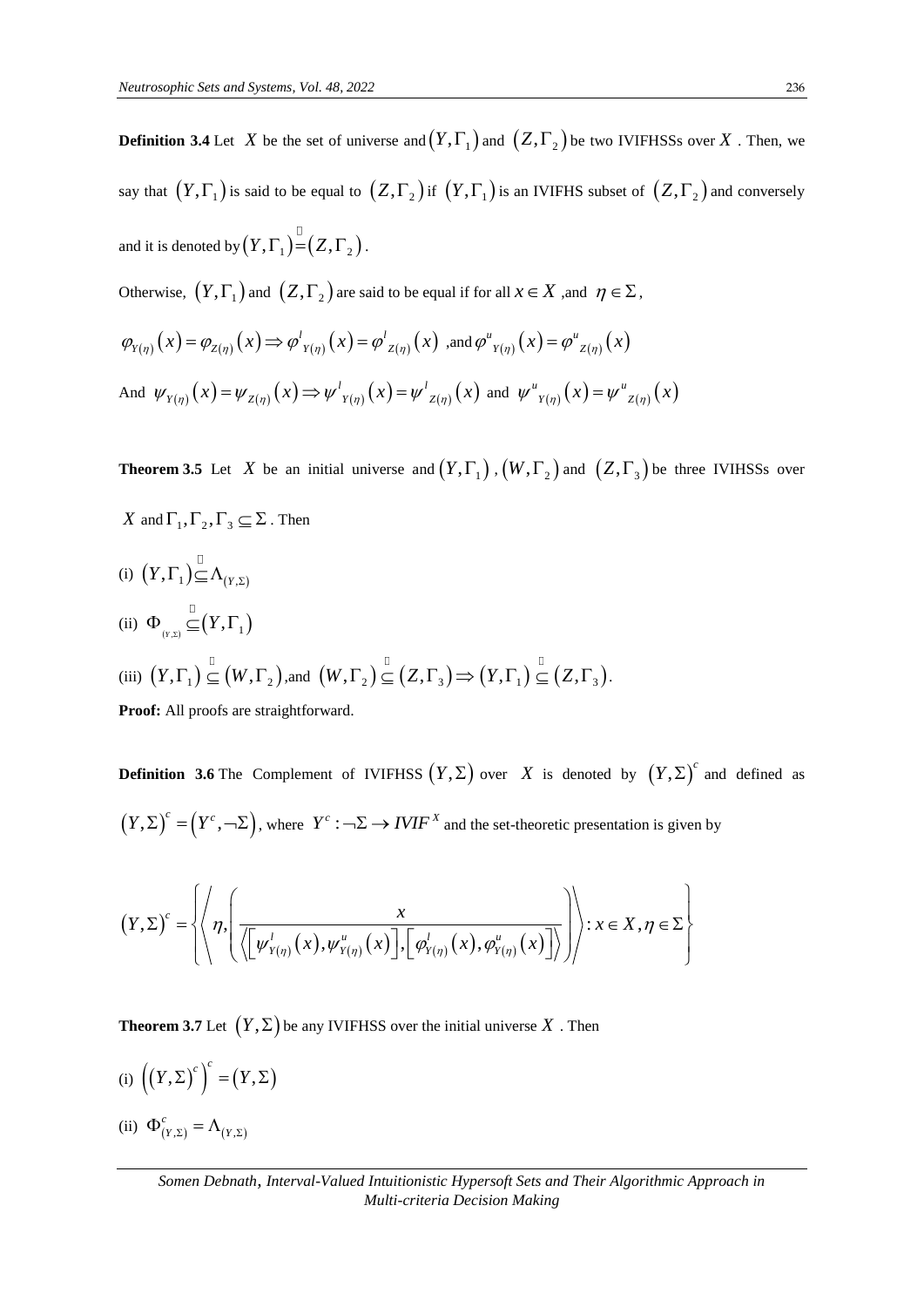(iii)  $\Lambda_{(Y,\Sigma)}^c = \Phi_{(Y,\Sigma)}$ 

Proof: Proofs are obvious.

**Definition 3.8** If  $(Y, \Gamma_1)$  and  $(Z, \Gamma_2)$  be two IVIFHSSs over a common universe X, then  $\pi^*(Y,\Gamma _1)$  AND  $(Z,\Gamma _2)$  " is denoted by  $\left( Y,\Gamma _1\right) \wedge \left( Z,\Gamma _2\right)$  and is defined by  $(Y, \Gamma_1) \overset{\Box}{\wedge} (Z, \Gamma_2) = (W, \Gamma_1 \times \Gamma_2)$ , where  $W(\alpha, \beta) = Y(\alpha) \cap Z(\beta)$ ,  $\forall (\alpha, \beta) \in \Gamma_1 \times \Gamma_2$  such a way  $(W, \Gamma_1 \times \Gamma_2)$ , where  $W(\alpha, \beta) = Y(\alpha) \cap Z(\beta), \forall (\alpha)$ <br>inf  $(\varphi'_{Y(\alpha)}(x), \varphi'_{Z(\beta)}(x)), \inf (\varphi''_{Y(\alpha)}(x), \varphi''_{Z(\beta)}(x))$ . *z*), where  $W(\alpha, \beta) = Y(\alpha) \cap Z(\beta)$ <br>*x*),  $\varphi'_{Z(\beta)}(x)$ , inf  $(\varphi''_{Y(\alpha)}(x), \varphi''_{Z(\beta)}(x))$  $\Gamma_1 \times \Gamma_2$ ), where  $W(\alpha, \beta) = Y(\alpha) \cap Z(\beta), \forall (\alpha, \beta)$ <br>  $(\varphi'_{Y(\alpha)}(x), \varphi'_{Z(\beta)}(x)), \inf (\varphi''_{Y(\alpha)}(x), \varphi''_{Z(\beta)}(x))$ .

that,

$$
(Y,\Gamma_1) \overset{\Box}{\wedge} (Z,\Gamma_2) = (W,\Gamma_1 \times \Gamma_2), \text{ where } W(\alpha,\beta) = Y(\alpha) \cap Z(\beta), \forall (\alpha,\beta) \in \Gamma_1 \times \Gamma_2 \text{ such a way} \nthat,\nW(\alpha,\beta)(x) = \left( \left\langle \left[ \inf \left( \varphi_{Y(\alpha)}^l(x), \varphi_{Z(\beta)}^l(x) \right), \inf \left( \varphi_{Y(\alpha)}^u(x), \varphi_{Z(\beta)}^u(x) \right) \right], \right\rangle \times \forall (\alpha,\beta) \in \Gamma_1 \times \Gamma_2, x \in X \right) \n\left\langle \left[ \sup \left( \psi_{Y(\alpha)}^l(x), \psi_{Z(\beta)}^l(x) \right), \sup \left( \psi_{Y(\alpha)}^u(x), \psi_{Z(\beta)}^u(x) \right) \right] \right\rangle \times \forall (\alpha,\beta) \in \Gamma_1 \times \Gamma_2, x \in X \right)
$$

**Definition 3.9** If  $(Y, \Gamma_1)$  and  $(Z, \Gamma_2)$  be two IVIFHSSs over a common universe X, then  $\pi^*(Y,\Gamma_{_1})$  OR  $(Z,\Gamma_{_2})$ " is denoted by  $\, \big( Y,\Gamma_{_1} \big) \vee \big( Z,\Gamma_{_2} \big)$  and is defined by  $(Y, \Gamma_1) \cup (Z, \Gamma_2) = (W, \Gamma_1 \times \Gamma_2)$ , where  $W(\alpha, \beta) = Y(\alpha) \cup Z(\beta)$ ,  $\forall (\alpha, \beta) \in \Gamma_1 \times \Gamma_2$  such a way that,

$$
(Y, \Gamma_1) \circ (Z, \Gamma_2) = (W, \Gamma_1 \times \Gamma_2), \text{ where } W(\alpha, \beta) = Y(\alpha) \cup Z(\beta), \forall (\alpha, \beta) \in \Gamma_1 \times \Gamma_2 \text{ such a way}
$$
  
that,  

$$
W(\alpha, \beta)(x) = \left( \left\langle \left[ \sup_{\gamma(\alpha)} (\varphi_{Y(\alpha)}^{\prime}(x), \varphi_{Z(\beta)}^{\prime}(x)), \sup_{\gamma(\alpha)} (\varphi_{Y(\alpha)}^{\prime}(x), \varphi_{Z(\beta)}^{\prime}(x)) \right], \right\rangle \cdot \forall (\alpha, \beta) \in \Gamma_1 \times \Gamma_2, x \in X \right)
$$

**Theorem 3.10** Let  $(Y, \Gamma_1)$  ,  $(Z, \Gamma_2)$  and  $(W, \Gamma_3)$  be three IVIFHSSs over X , then we have the following:

(i) 
$$
\left((Y,\Gamma_1) \overset{\Box}{\wedge} (Z,\Gamma_2)\right)^c = (Y,\Gamma_1)^c \overset{\Box}{\vee} (Z,\Gamma_2)^c
$$

$$
(ii) \left( \left( Y, \Gamma_1 \right)^{\square} \vee \left( Z, \Gamma_2 \right) \right)^c = \left( Y, \Gamma_1 \right)^c \stackrel{\square}{\wedge} \left( Z, \Gamma_2 \right)^c
$$

(iii) 
$$
(Y,\Gamma_1) \stackrel{\mathbb{I}}{\wedge} \left( (Z,\Gamma_2) \stackrel{\mathbb{I}}{\wedge} (W,\Gamma_3) \right) = \left( (Y,\Gamma_1) \stackrel{\mathbb{I}}{\wedge} (Z,\Gamma_2) \right) \stackrel{\mathbb{I}}{\wedge} (W,\Gamma_3)
$$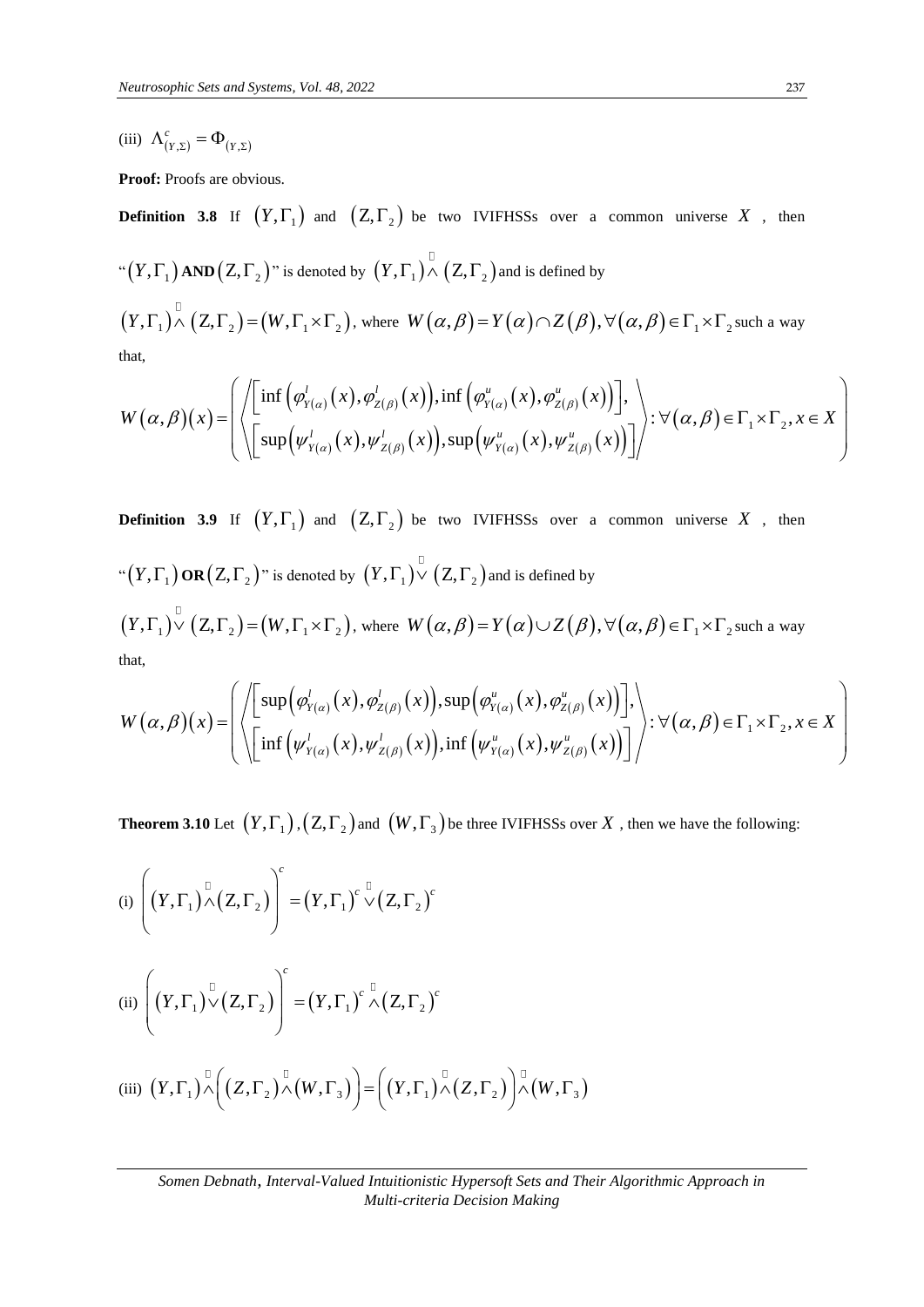$$
(iv) (Y, \Gamma_1) \vee (Z, \Gamma_2) \vee (W, \Gamma_3) = ((Y, \Gamma_1) \vee (Z, \Gamma_2)) \vee (W, \Gamma_3)
$$

**Proof:** (i)  $(Y, \Gamma_1) \wedge (Z, \Gamma_2) = (W, \Gamma_1 \times \Gamma_2)$ 

Then, 
$$
\left((Y,\Gamma_1) \wedge (Z,\Gamma_2)\right)^c = (W,\Gamma_1 \times \Gamma_2)^c = (W^c, \neg(\Gamma_1 \times \Gamma_2))
$$

Similarly, 
$$
(Y, \Gamma_1)^c = (Y^c, -\Gamma_1)
$$
 and  $(Z, \Gamma_2)^c = (Z^c, -\Gamma_2)$   
\nThen,  $(Y, \Gamma_1)^c \vee (Z, \Gamma_2)^c = (Y^c, -\Gamma_1) \vee (Z^c, -\Gamma_2) = (H, -\Gamma_1 \times -\Gamma_2) = (H, -(\Gamma_1 \times \Gamma_2))$  where  
\n $\forall (-\alpha, -\beta) \in -\Gamma_1 \times -\Gamma_2, x \in X$ . Then we have,  
\n $\varphi_{H(-\alpha, -\beta)}(x) = \left[ \sup \left( \varphi_{Y^c(-\alpha)}^l(x), \varphi_{Z^c(-\beta)}^l(x) \right), \sup \left( \varphi_{Y^c(-\alpha)}^u(x), \varphi_{Z^c(-\beta)}^u(x) \right) \right]$   
\n $\psi_{H(-\alpha, -\beta)}(x) = \left[ \inf \left( \psi_{Y^c(-\alpha)}^l(x), \psi_{Z^c(-\beta)}^l(x) \right), \inf \left( \psi_{Y^c(-\alpha)}^u(x), \psi_{Z^c(-\beta)}^u(x) \right) \right]$   
\nNow,  $Y^c(-\alpha) = \langle x, \psi_{Y(\alpha)}(x), \varphi_{Y(\alpha)}(x) \rangle, Z^c(-\beta) = \langle x, \psi_{Z(\beta)}(x), \varphi_{Z(\beta)}(x) \rangle$ .

Then,

Then,  
\n
$$
\varphi_{Y^c(-\alpha)}^l(x) = \psi_{Y(\alpha)}^l(x), \varphi_{Z^c(-\beta)}^l(x) = \psi_{Z(\beta)}^l(x), \varphi_{Y^c(-\alpha)}^u(x) = \psi_{Y(\alpha)}^u(x), \varphi_{Z^c(-\beta)}^u(x) = \psi_{Z(\beta)}^u(x)
$$

Therefore, we have the following,

Therefore, we have the following,  
\n
$$
\varphi_{H(-\alpha,-\beta)}(x) = \left[\sup \left(\psi_{Y(\alpha)}^L(x), \psi_{Z(\beta)}^L(x)\right), \sup \left(\psi_{Y(\alpha)}^u(x), \psi_{Z(\beta)}^u(x)\right)\right]
$$
\n
$$
\psi_{H(-\alpha,-\beta)}(x) = \left[\inf \left(\phi_{Y(\alpha)}^L(x), \phi_{Z(\beta)}^L(x)\right), \sup \left(\phi_{Y(\alpha)}^u(x), \phi_{Z(\beta)}^u(x)\right)\right]
$$
\nWe have,  $(\neg \alpha, \neg \beta) \in \neg(\Gamma_1 \times \Gamma_2)$ . Since,  $(W, \Gamma_1 \times \Gamma_2)^c = (W^c, \neg(\Gamma_1 \times \Gamma_2))$ , then we can write  
\n
$$
W^c(\neg \alpha, \neg \beta) = \left\langle x, \psi_{W(\alpha,\beta)}(x), \phi_{W(\alpha,\beta)}(x) \right\rangle.
$$
\nThus,  $\phi_{W^c(\neg \alpha, \neg \beta)}(x) = \psi_{W(\alpha,\beta)}(x)$  and  $\psi_{W^c(\neg \alpha, \neg \beta)}(x) = \phi_{W(\alpha,\beta)}(x)$ .  
\nSince,  $(Y, \Gamma_1)^{\square} (Z, \Gamma_2) = (W, \Gamma_1 \times \Gamma_2)$ , then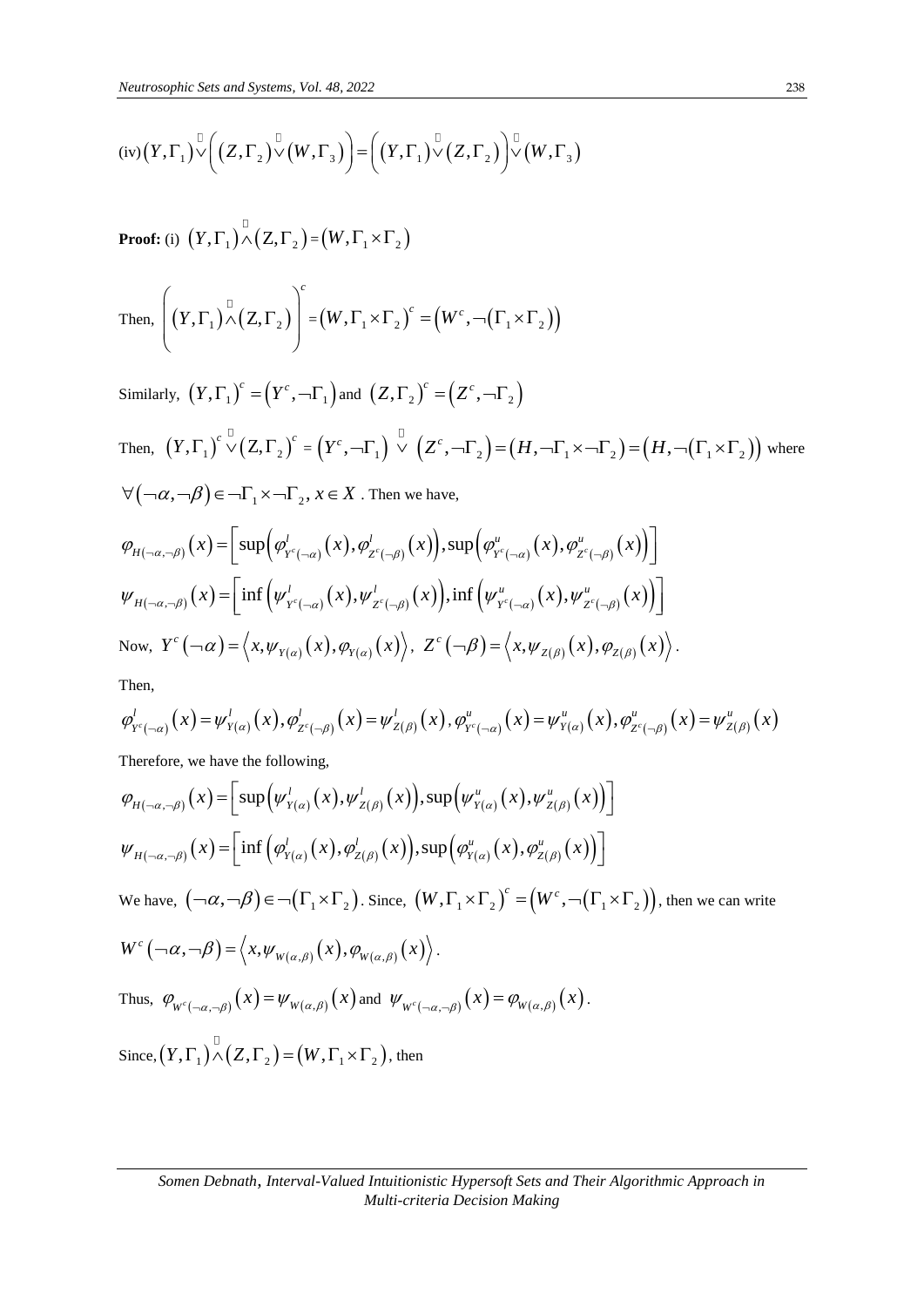*Neutrosophic Sets and Systems, Vol. 48, 2022*  
\n
$$
W_{(\alpha,\beta)}(x) = \left\langle \begin{bmatrix} Inf \left( \varphi_{Y(\alpha)}^l(x), \varphi_{Z(\beta)}^l(x) \right), inf \left( \varphi_{Y(\alpha)}^u(x), \varphi_{Z(\beta)}^u(x) \right) \end{bmatrix}, \right\rangle
$$
\n
$$
W_{(\alpha,\beta)}(x) = \left\langle \begin{bmatrix} \sup \left( \psi_{Y(\alpha)}^l(x), \psi_{Z(\beta)}^l(x) \right), \sup \left( \psi_{Y(\alpha)}^u(x), \psi_{Z(\beta)}^u(x) \right) \end{bmatrix} \right\rangle
$$
\nThus,  $\varphi_{H(\alpha,\beta)}(x) = \begin{bmatrix} Inf \left( \varphi_{Y(\alpha)}^l(x), \varphi_{Z(\beta)}^l(x) \right), inf \left( \varphi_{Y(\alpha)}^u(x), \varphi_{Z(\beta)}^u(x) \right) \end{bmatrix} \right\rangle$ \nand  $\psi_{H(\alpha,\beta)}(x) = \begin{bmatrix} \sup \left( \psi_{Y(\alpha)}^l(x), \psi_{Z(\beta)}^l(x) \right), \sup \left( \psi_{Y(\alpha)}^u(x), \psi_{Z(\beta)}^u(x) \right) \end{bmatrix}$ 

So, we can say that operators  $W^c$  and  $H$  are same.

Therefore, 
$$
\left( (Y, \Gamma_1)^{\mathbb{Z}} (Z, \Gamma_2) \right)^c = (Y, \Gamma_1)^c \sqrt[C]{(Z, \Gamma_2)^c}
$$

Proofs of (ii) to (iv) are left as an exercise for the readers.

 $\sqrt{ }$ 

**Definition 3.11** Let X be the universe of discourse and  $\Gamma_1, \Gamma_2 \subseteq \Sigma$ . Let  $(Y, \Gamma_1)$  and  $(Z, \Gamma_2)$  be two IVIFHSSs over X . Then the union(relative) of  $(Y, \Gamma_1)$  and  $(Z, \Gamma_2)$  is denoted by

$$
(Y, \Gamma_{1}) \cup (Z, \Gamma_{2}) = (W, \Gamma_{3}) \text{ where } \Gamma_{3} = \Gamma_{1} \cup \Gamma_{2} \text{ and defined as follows:}
$$
\n
$$
\varphi_{W(\eta)}(x) = \begin{cases}\n\varphi_{V(\eta)}(x), if \eta \in \Gamma_{1} - \Gamma_{2} \\
\varphi_{Z(\eta)}(x), if \eta \in \Gamma_{2} - \Gamma_{1} \\
\left[\sup \left(\varphi_{Y(\eta)}^{l}(x), \varphi_{Z(\eta)}^{l}(x)\right), \sup \left(\varphi_{Y(\eta)}^{u}(x), \varphi_{Z(\eta)}^{u}(x)\right)\right], if \eta \in \Gamma_{1} \cap \Gamma_{2}, x \in X\n\end{cases}
$$
\n
$$
\psi_{W(\eta)}(x) = \begin{cases}\n\psi_{V(\eta)}(x), if \eta \in \Gamma_{1} - \Gamma_{2} \\
\psi_{Z(\eta)}(x), if \eta \in \Gamma_{2} - \Gamma_{1} \\
\vdots \\
\left[\inf \left(\psi_{Y(\eta)}^{l}(x), \psi_{Z(\eta)}^{l}(x)\right), \inf \left(\psi_{Y(\eta)}^{u}(x), \psi_{Z(\eta)}^{u}(x)\right)\right], if \eta \in \Gamma_{1} \cap \Gamma_{2}, x \in X\n\end{cases}
$$

**Definition 3.12** Let X be the universe of discourse and  $\Gamma_1, \Gamma_2 \subseteq \Sigma$ . Let  $(Y, \Gamma_1)$  and  $(Z, \Gamma_2)$  be two IVIFHSSs over X . Then the intersection of  $(Y, \Gamma_1)$  and  $(Z, \Gamma_2)$  is denoted by  $(Y, \Gamma_1) \cap (Z, \Gamma_2) = (W, \Gamma_3)$  where  $\Gamma_3 = \Gamma_1 \cup \Gamma_2$  and defined as follows: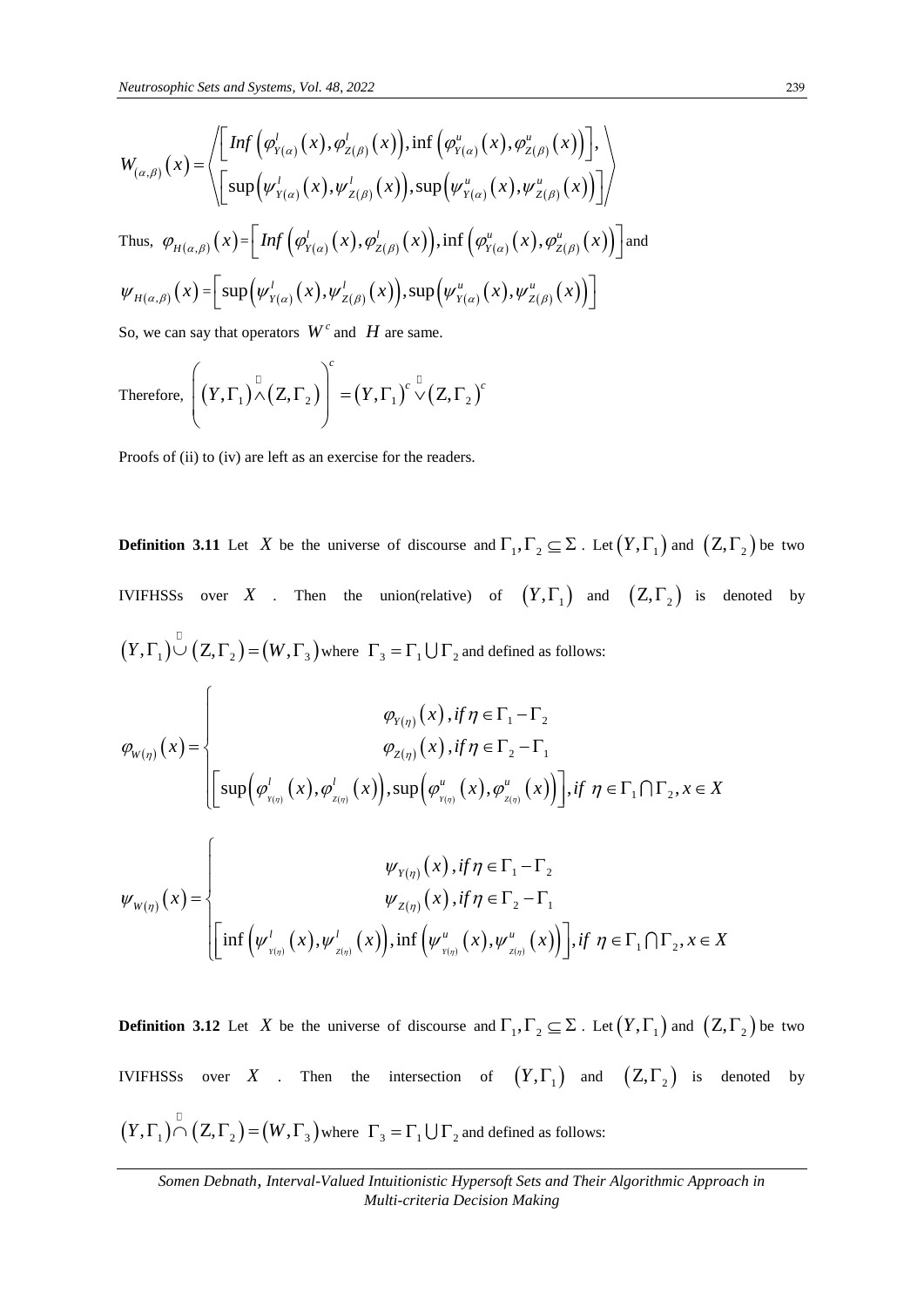*Neutronophic Sets and Systems, Vol. 48, 2022*  
\n
$$
\varphi_{W(\eta)}(x) = \begin{cases}\n\varphi_{Y(\eta)}(x), if \eta \in \Gamma_1 - \Gamma_2 \\
\varphi_{Z(\eta)}(x), if \eta \in \Gamma_2 - \Gamma_1\n\end{cases}
$$
\n
$$
\varphi_{W(\eta)}(x) = \begin{cases}\n\text{inf} \left( \varphi_{Y(\eta)}^l(x), \varphi_{Z(\eta)}^l(x) \right), \text{inf} \left( \varphi_{Y(\eta)}^u(x), \varphi_{Z(\eta)}^u(x) \right) \end{cases}, if \ \eta \in \Gamma_1 \cap \Gamma_2, x \in X \\
\psi_{W(\eta)}(x) = \begin{cases}\n\psi_{Y(\eta)}(x), if \ \eta \in \Gamma_1 - \Gamma_2 \\
\psi_{Z(\eta)}(x), if \ \eta \in \Gamma_2 - \Gamma_1 \\
\psi_{Z(\eta)}(x), if \ \eta \in \Gamma_2 - \Gamma_1\n\end{cases}
$$

**Theorem 3.13** Let X be the set of the universe and  $\Gamma_1, \Gamma_2, \Gamma_3 \subseteq \Sigma$ . Let  $(Y, \Gamma_1)$ ,  $(Z, \Gamma_2)$  and  $\left(W,\Gamma_{_3}\right)$  be three IVIFHSSs over  $\left\vert X\right\rangle$  , then we have the following properties

(i) 
$$
(Y, \Gamma_1) \cup (Y, \Gamma_1) = (Y, \Gamma_1)
$$
  
\n(ii)  $\Phi_{(Y, \Sigma)} \cup (Y, \Gamma_1) = (Y, \Gamma_1)$   
\n(iii)  $(Y, \Gamma_1) \cup \Lambda_{(Y, \Sigma)} = \Lambda_{(Y, \Sigma)}$   
\n(iv)  $(Y, \Gamma_1) \cup (Z, \Gamma_2) = (Z, \Gamma_2) \cup (Y, \Gamma_1)$   
\n(v)  $((Y, \Gamma_1) \cup (Z, \Gamma_2)) \cup (W, \Gamma_3) = (Y, \Gamma_1) \cup ((Z, \Gamma_2) \cup (W, \Gamma_3))$ 

**Proof:** Proofs are obvious.

**Theorem 3.14** Let X be the set of the universe and  $\Gamma_1, \Gamma_2, \Gamma_3 \subseteq \Sigma$ . Let  $(Y, \Gamma_1)$ ,  $(Z, \Gamma_2)$  and  $(W, \Gamma_3)$  be three IVIFHSSs over  $\hat{X}$ , then we have the following properties

(i) 
$$
(Y, \Gamma_1) \cap (Y, \Gamma_1) = (Y, \Gamma_1)
$$
\n(ii) 
$$
\Phi_{(Y, \Sigma)} \cap (Y, \Gamma_1) = \Phi_{(Y, \Sigma)}
$$
\n(iii) 
$$
(Y, \Gamma_1) \cap \Lambda_{(Y, \Sigma)} = (Y, \Gamma_1)
$$
\n(iv) 
$$
(Y, \Gamma_1) \cap (Z, \Gamma_2) = (Z, \Gamma_2) \cap (Y, \Gamma_1)
$$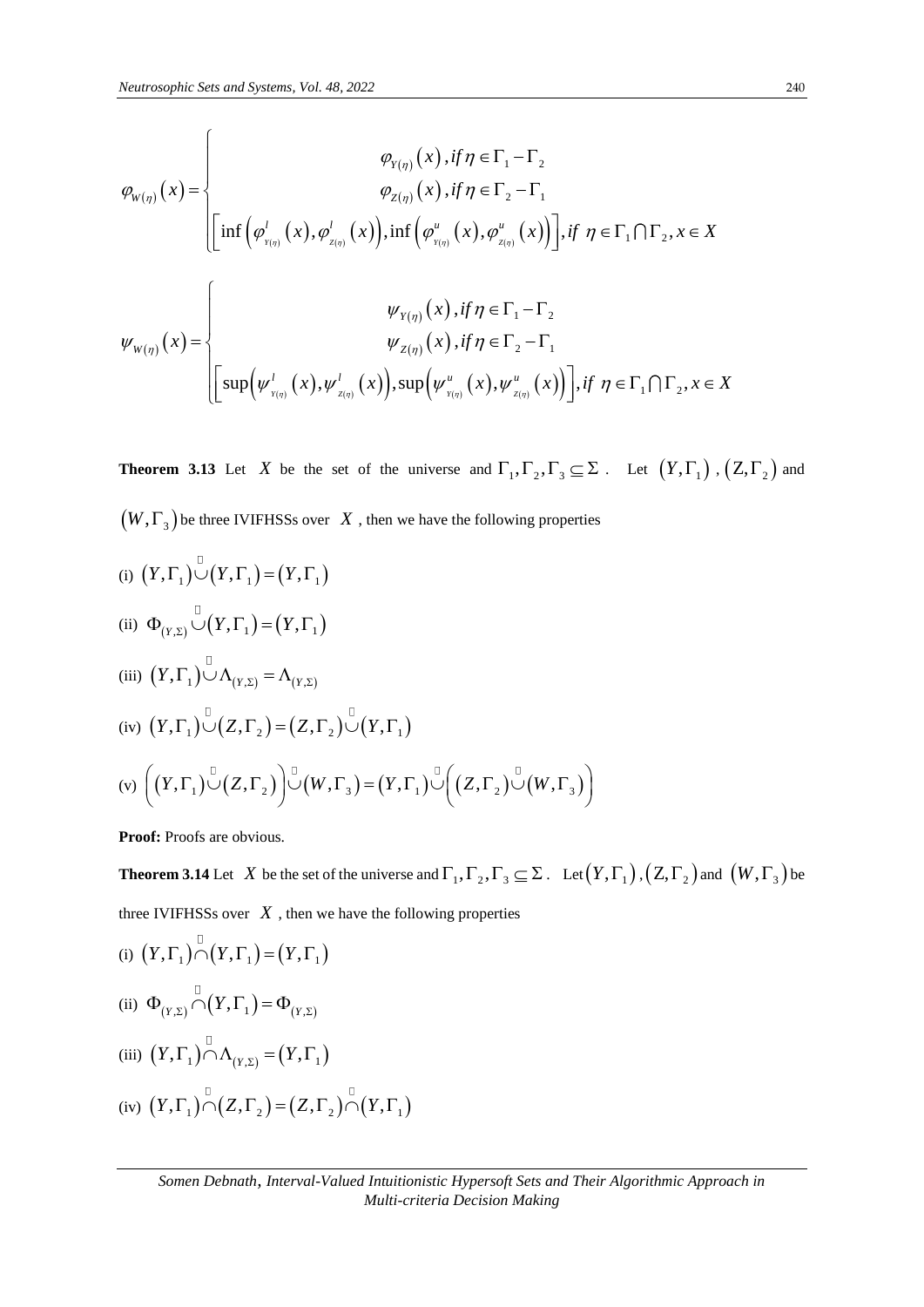Neutrosopnic Sets and Systems, Vol. 48, 2022

\n(v) 
$$
\left( (Y, \Gamma_1) \cap (Z, \Gamma_2) \right) \cap \left( W, \Gamma_3 \right) = (Y, \Gamma_1) \cap \left( (Z, \Gamma_2) \cap (W, \Gamma_3) \right)
$$

\n(vi) 
$$
(Y, \Gamma_1) \cap \left( (Z, \Gamma_2) \cup (W, \Gamma_3) \right) = \left( (Y, \Gamma_1) \cap (Z, \Gamma_2) \right) \cup \left( (Y, \Gamma_1) \cap (W, \Gamma_3) \right)
$$

\n(vii) 
$$
(Y, \Gamma_1) \cup \left( (Z, \Gamma_2) \cap (W, \Gamma_3) \right) = \left( (Y, \Gamma_1) \cup (Z, \Gamma_2) \right) \cup \left( (Y, \Gamma_1) \cup (W, \Gamma_3) \right)
$$

Proof: All are straightforward.

**Definition 3.15** Let X be the universal set,  $\Gamma_1, \Gamma_2 \subseteq \Sigma$  and  $(Y, \Gamma_1)$ ,  $(Z, \Gamma_2)$  be two IVIFHSSs over X.

Then, the difference between  $(Y, \Gamma_1)$  and  $(Z, \Gamma_2)$  is denoted by  $\big(Y,\Gamma_{1}\big) \hspace{0.25mm}\square\ \big(Z,\Gamma_{2}\big) \hspace{0.25mm}=\hspace{0.25mm} \big(W,\Gamma_{3}\big)\hspace{0.25mm}\text{where}\hspace{0.25mm} \big(Y,\Gamma_{1}\big)\overset{\circ}{\hspace{0.25mm}\cap}\ \big(Z,\Gamma_{2}\big)^{c} \hspace{0.25mm}=\hspace{0.25mm} \big(Z,\Gamma_{2}\big) \hspace{0.25mm}=\hspace{0.25mm} \big(W,\Gamma_{3}\big).$ 

**Theorem 3.16** Let X be the universal set,  $\Gamma_1, \Gamma_2 \subseteq \Sigma$  and  $(Y, \Gamma_1)$  and  $(Z, \Gamma_2)$  be two IVIFHSSs over  $X$  . Then we have the following properties:

(i) 
$$
\left( (Y,\Gamma_1) \bigcup_{i=1}^{n} (Z,\Gamma_2) \right)^c = (Y,\Gamma_1)^c \bigcap_{i=1}^{n} (Z,\Gamma_2)^c
$$
  
\n(ii) 
$$
\left( (Y,\Gamma_1) \bigcap_{i=1}^{n} (Z,\Gamma_2) \right)^c = (Y,\Gamma_1)^c \bigcup_{i=1}^{n} (Z,\Gamma_2)^c
$$

**Proof:** (1) Let  $(Y, \Gamma_1) \cup (Z, \Gamma_2) = (W, \Gamma_3)$ , where  $\Gamma_3 = \Gamma_1 \cup \Gamma_2$  and for all  $\eta \in \Gamma_3$ , we have the following

$$
\varphi_{W(\eta)}(x) = \begin{cases}\n\varphi_{Y(\eta)}(x), & \text{if } \eta \in \Gamma_1 - \Gamma_2 \\
\varphi_{Z(\eta)}(x), & \text{if } \eta \in \Gamma_2 - \Gamma_1 \\
\left[\sup \left(\varphi_{_{Y(\eta)}}^l(x), \varphi_{_{Z(\eta)}}^l(x)\right), \sup \left(\varphi_{_{Y(\eta)}}^u(x), \varphi_{_{Z(\eta)}}^u(x)\right)\right], & \text{if } \eta \in \Gamma_1 \cap \Gamma_2, x \in X\n\end{cases}
$$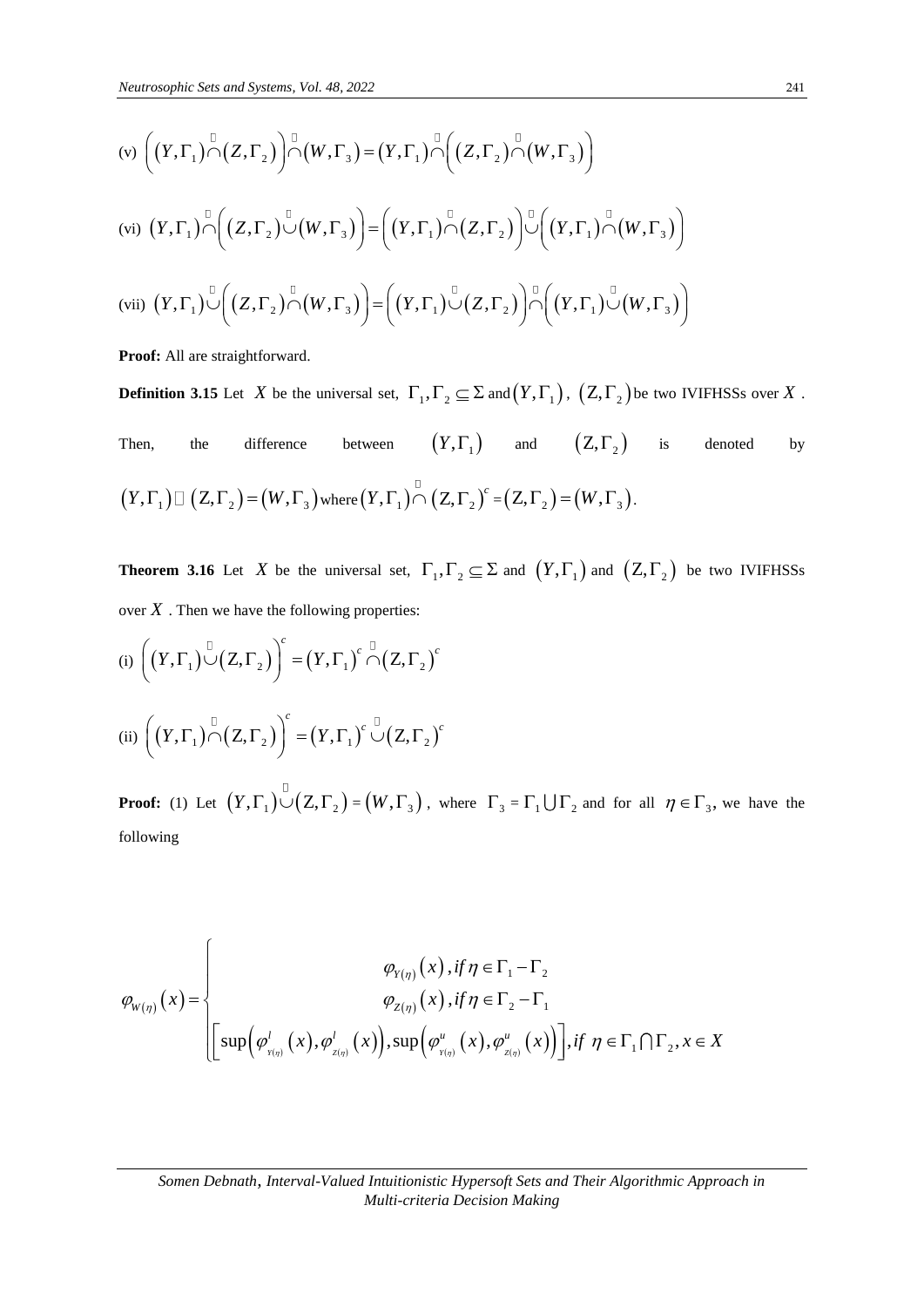*Neutronophic Sets and Systems, Vol. 48, 2022*  
\n
$$
\psi_{Y(\eta)}(x), if \eta \in \Gamma_1 - \Gamma_2
$$
\n
$$
\psi_{Z(\eta)}(x), if \eta \in \Gamma_2 - \Gamma_1
$$
\n
$$
\psi_{Z(\eta)}(x), if \eta \in \Gamma_2 - \Gamma_1
$$
\n
$$
\left[ inf \left( \psi_{Y(\eta)}^l(x), \psi_{Z(\eta)}^l(x) \right), inf \left( \psi_{Y(\eta)}^u(x), \psi_{Z(\eta)}^u(x) \right) \right], if \eta \in \Gamma_1 \cap \Gamma_2, x \in X
$$

Now,

 $\left(Y,\Gamma_{_{1}}\right)\overset{\overset{\square}{\cup}}{\cup}\left(Z,\Gamma_{_{2}}\right)\bigg)^{c}$ *Y*  $((Y, \Gamma_1) \cup (Z, \Gamma_2))^{c}$  =  $(W, \Gamma_3)^{c} = (W^c, \neg \Gamma_3)$  , where

 $W^c(\neg \eta) = \langle x, \psi_{w(\eta)}(x), \varphi_{w(\eta)}(x) \rangle$  for all  $x \in X$  and  $\neg \eta \in \neg \Gamma_3 = \neg(\Gamma_1 \cup \Gamma_2) = \neg \Gamma_1 \cup \neg \Gamma_2$ .

Then we have,

 $\overline{C}$ 

Then we have,  
\n
$$
\varphi_{w(-\eta)}^c(x) = \begin{cases}\n\psi_{Y(\eta)}(x), & \text{if } \eta \in \Gamma_1 - \Gamma_2 \\
\psi_{Z(\eta)}(x), & \text{if } \eta \in \Gamma_2 - \Gamma_1 \\
\left[\inf \left(\psi_{Y(\eta)}^l(x), \psi_{Z(\eta)}^l(x)\right), & \text{if } \left(\psi_{Y(\eta)}^u(x), \psi_{Z(\eta)}^u(x)\right)\right], & \text{if } \eta \in \Gamma_1 \cap \Gamma_2, x \in X\n\end{cases}
$$

$$
\psi^{c}_{w(-\eta)}(x) = \begin{cases} \varphi_{Y(\eta)}(x), & \text{if } \eta \in \Gamma_1 - \Gamma_2 \\ \varphi_{Z(\eta)}(x), & \text{if } \eta \in \Gamma_2 - \Gamma_1 \\ \left[\sup \left(\varphi^{l}_{Y(\eta)}(x), \varphi^{l}_{Z(\eta)}(x)\right), & \text{if } \left(\varphi^{u}_{Y(\eta)}(x), \varphi^{u}_{Z(\eta)}(x)\right)\right], & \text{if } \eta \in \Gamma_1 \cap \Gamma_2, x \in X \end{cases}
$$

Since,  $(Y, \Gamma_1)^c = (Y^c, \neg \Gamma_1)$  and  $(Z, \Gamma_2)^c = (Z^c, \neg \Gamma_2)$  then  $(X, \Gamma_1)^\text{c} \cap (Z, \Gamma_2)^\text{c} = (Y^\text{c}, -\Gamma_1)^\text{c} \cap (Z^\text{c}, -\Gamma_2) = (H, \Gamma_4)$  (say), where  $\Gamma_4 = -\Gamma_3 = -\Gamma_1 \cup -\Gamma_2$  and for all  $\neg \eta \in \Gamma_4$ ,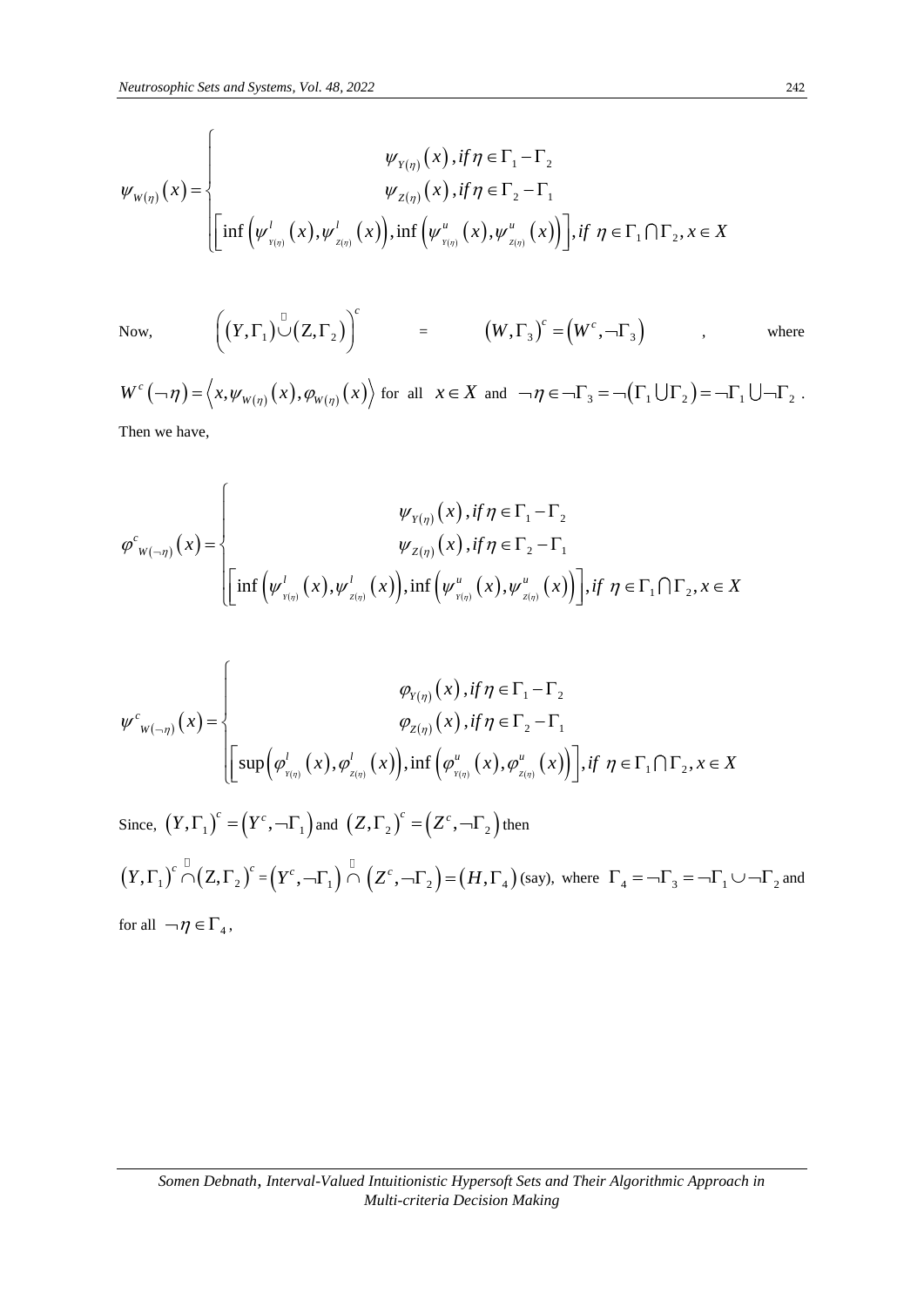*Neutronophic Sets and Systems, Vol. 48, 2022*  
\n
$$
\varphi_{p^{c}(-\eta)}(x), if \neg \eta \in \neg \Gamma_{1} - \neg \Gamma_{2}
$$
\n
$$
\varphi_{p^{c}(-\eta)}(x), if \neg \eta \in \neg \Gamma_{2} - \neg \Gamma_{1}
$$
\n
$$
\varphi_{p^{c}(-\eta)}(x), if \neg \eta \in \neg \Gamma_{2} - \neg \Gamma_{1}
$$
\n
$$
\left[\inf \left(\varphi_{p^{c}(-\eta)}^{l}(x), \varphi_{p^{c}(-\eta)}^{l}(x)\right), \inf \left(\varphi_{p^{c}(-\eta)}^{u}(x), \varphi_{p^{c}(-\eta)}^{u}(x)\right)\right], if \neg \eta \in \neg \Gamma_{1} \cap \neg \Gamma_{2}, x \in X
$$

$$
= \begin{cases} \psi_{Y(\eta)}(x), if \eta \in \Gamma_1 - \Gamma_2 \\ \psi_{Z(\eta)}(x), if \eta \in \Gamma_2 - \Gamma_1 \\ \left[ \inf \left( \psi_{Y(\eta)}^l(x), \psi_{Z(\eta)}^l(x) \right), \inf \left( \psi_{Y(\eta)}^u(x), \psi_{Z(\eta)}^u(x) \right) \right], if \eta \in \Gamma_1 \cap \Gamma_2, x \in X \end{cases}
$$

$$
\psi_{H(-\eta)}(x) = \begin{cases} \psi_{Y^{c}(-\eta)}(x), if \neg \eta \in \neg \Gamma_{1} - \neg \Gamma_{2} \\ \psi_{Z^{c}(-\eta)}(x), if \neg \eta \in \neg \Gamma_{2} - \neg \Gamma_{1} \\ \left[\sup \left(\psi_{Y^{c}(-\eta)}^{l}(x), \varphi_{Z^{c}(-\eta)}^{l}(x)\right), \inf \left(\psi_{Y^{c}(-\eta)}^{u}(x), \psi_{Z^{c}(-\eta)}^{u}(x)\right)\right], if \neg \eta \in \neg \Gamma_{1} \cap \neg \Gamma_{2}, x \in X \end{cases}
$$

$$
\varphi_{Y(\eta)}(x), \text{if } \eta \in \Gamma_1 - \Gamma_2
$$
\n
$$
\varphi_{Z(\eta)}(x), \text{if } \eta \in \Gamma_2 - \Gamma_1
$$
\n
$$
\left[\sup \left(\varphi'_{Y(\eta)}(x), \varphi'_{Z(\eta)}(x)\right), \sup \left(\varphi''_{Y(\eta)}(x), \varphi''_{Z(\eta)}(x)\right)\right], \text{if } \eta \in \Gamma_1 \cap \Gamma_2, x \in X
$$

Therefore,  $W^c$  and  $H$  are the same operators. Thus,  $((Y, \Gamma_1) \cup (Z, \Gamma_2))^{c} = (Y, \Gamma_1)^{c} \cap (Z, \Gamma_2)$  $((Y,\Gamma_1) \cup (Z,\Gamma_2))^{c} = (Y,\Gamma_1)^{c} \cap (Z,\Gamma_2)^{c}$ . .

(ii) Similar to that of (i)

#### **4. An Algorithmic Approach for Multi-criteria Decision Making Based on IVIFHSSs**

A variety of real-based decision-making problems in different fields such as engineering, social science, economics, weather forecasting, risk management, medical science, etc. contains imprecise fuzzy data and it is due to diverse types of uncertainties present in the system. Day to day the problem becomes more and more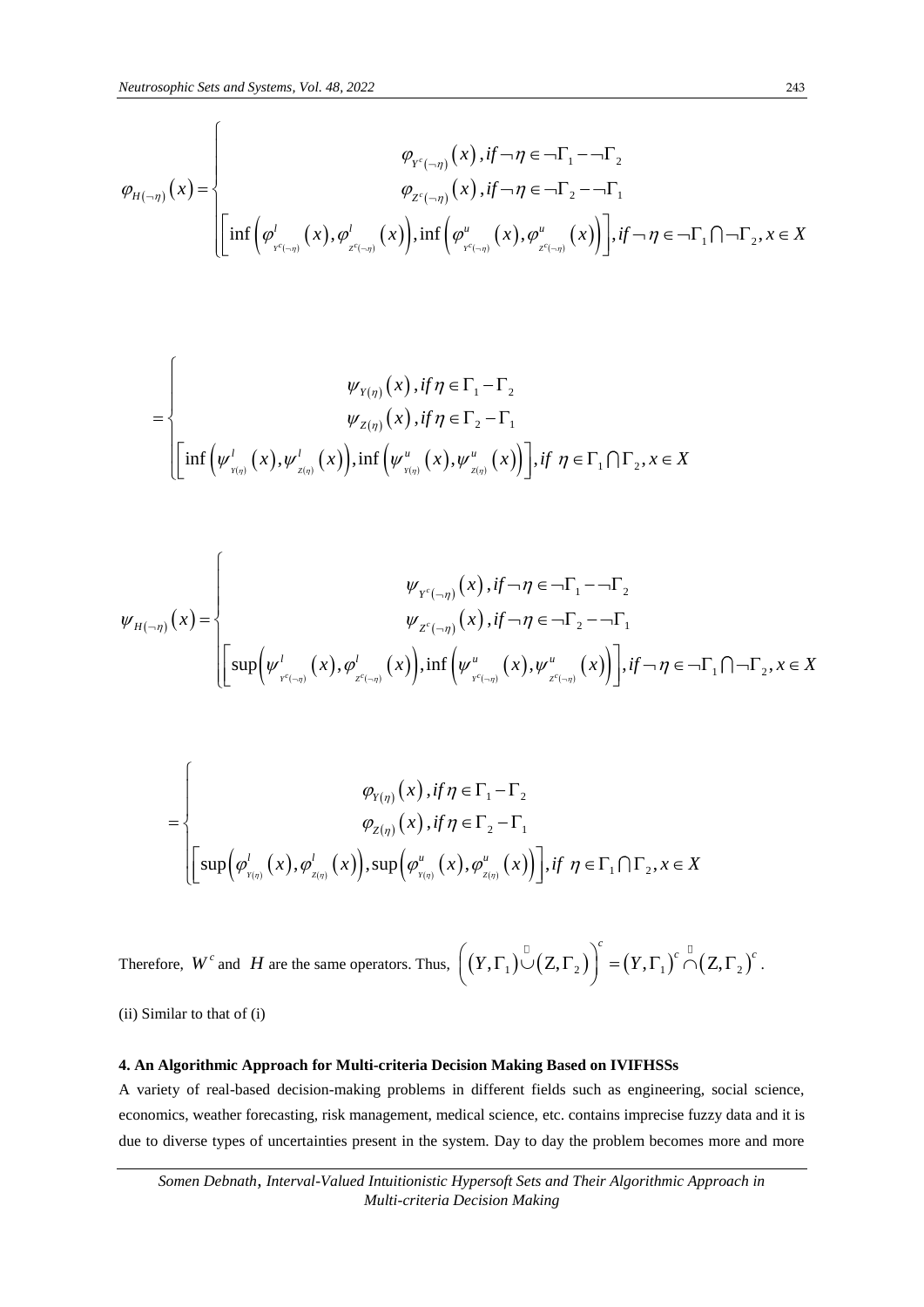complicated. There is a requirement to introduce another new tool that can handle a large amount of imprecision involved in a system. The introduction of IVIFHSSs is capable enough to encounter such problems. So, we present an algorithm to handle fuzzy decision-making problems based on IVIFHSSs, which is very much helpful for the decision-makers to obtain the optimal choice. Firstly, we give some definitions that are related to the proposed algorithm in the following:

**Definition 4.1** Let 
$$
(Y, \Sigma)
$$
 be an IVIFHSS over the set of the universe  
\n $X = \{x_1, x_2, ..., x_n\}$  where  $\Sigma = E_1 \times E_2 \times .... \times E_n$ . For any  $\eta \in \Sigma$ ,  
\n $\varphi_{Y(\eta)}(x_i) = \langle \left[\varphi'_{Y(\eta)}(x_i), \varphi''_{Y(\eta)}(x_i)\right] \rangle$  denotes the degree of membership of an element  $x_i$  via  $Y(\eta)$ .

Then the score of membership degree of 
$$
x_i
$$
 for each  $\eta$  is denoted and defined as\n
$$
S_{Y(\eta)}^M(x_i) = \sum_{k=1}^n \left[ \left( \varphi_{Y(\eta)}^l(x_i) + \varphi_{Y(\eta)}^u(x_i) \right) - \left( \varphi_{Y(\eta)}^l(x_k) + \varphi_{Y(\eta)}^u(x_k) \right) \right]
$$

**Definition** 4.2 Let  $(Y, \Sigma)$ IVIFHSS over the set of the universe  $X = \{x_1, x_2, \dots, x_n\}$  where  $\Sigma = E_1 \times E_2 \times \dots \times E_m$  . For any  $\eta_i \in \Sigma$  $\mathcal{P}_{(n_{i})}(x_{i}) = \left\langle \left[ \varphi^{l}_{Y(\eta_{i})}(x_{i}), \varphi^{u}_{Y(\eta_{i})}(x_{i}) \right] \right\rangle$  $\psi_{Y(\eta_j)}(x_i) = \left\langle \left[ \varphi^{l}_{Y(\eta_j)}(x_i), \varphi^{u}_{Y(\eta_j)}(x_i) \right] \right\rangle$  denotes  $\left[\varphi^{l}_{\;Y(\eta_{j})}\big(x_{_{}^{i}\big),\varphi^{u}_{\;Y(\eta_{j})}\big(x_{_{}^{i}\big)\right]\!\!\Big\rangle$  deno denotes the degree of non-membership of an element  $x_i$  via  $Y(\eta_j)$ . Then the score of non-membership degree of  $x_i$  for each  $\eta_j$  is denoted and defined as<br>  $S_{Y(\eta_j)}^N(x_i) = -\sum_{k=1}^n \left[ \left( \psi_{Y(\eta_j)}^l(x_i) + \psi_{Y(\eta_j)}^u(x_i) \right) - \left( \psi_{Y(\eta_j)}^l(x_k) + \psi_{Y(\eta_j)}^u(x_k) \right) \right]$ 

$$
S_{Y(\eta_j)}^N(x_i) = -\sum_{k=1}^n \left[ \left( \psi_{Y(\eta_j)}^l(x_i) + \psi_{Y(\eta_j)}^u(x_i) \right) - \left( \psi_{Y(\eta_j)}^l(x_k) + \psi_{Y(\eta_j)}^u(x_k) \right) \right]
$$

**Definition 4.3** Let  $(Y, \Sigma)$  be an IVIFHSS over the set of the universe  $X = \{x_1, x_2, \dots, x_n\}$  where  $\Sigma = E_1 \times E_2 \times \dots \times E_n$ . For any  $\eta_j \in \Sigma$ , the score of the membership and non-membership degree of each  $x_i$  denoted by  $S^M_{\nu(\eta_j)}(x_i)$  $S^M_{Y(\eta_j)}(x_i)$  and  $S^N_{Y(\eta_j)}(x_i)$  $S^N_{Y(\eta_i)}(x_i)$  respectively. Then the total score of  $x_i$  is denoted by  $T_{\frac{y(\eta_i)}{y(\eta_j)}}(x_i)$  and is defined as

$$
T_{\boldsymbol{Y}(\eta_j)}\left(\boldsymbol{x}_i\right)=S_{\boldsymbol{Y}(\eta_j)}^M\left(\boldsymbol{x}_i\right)+S_{\boldsymbol{Y}(\eta_j)}^N\left(\boldsymbol{x}_i\right)
$$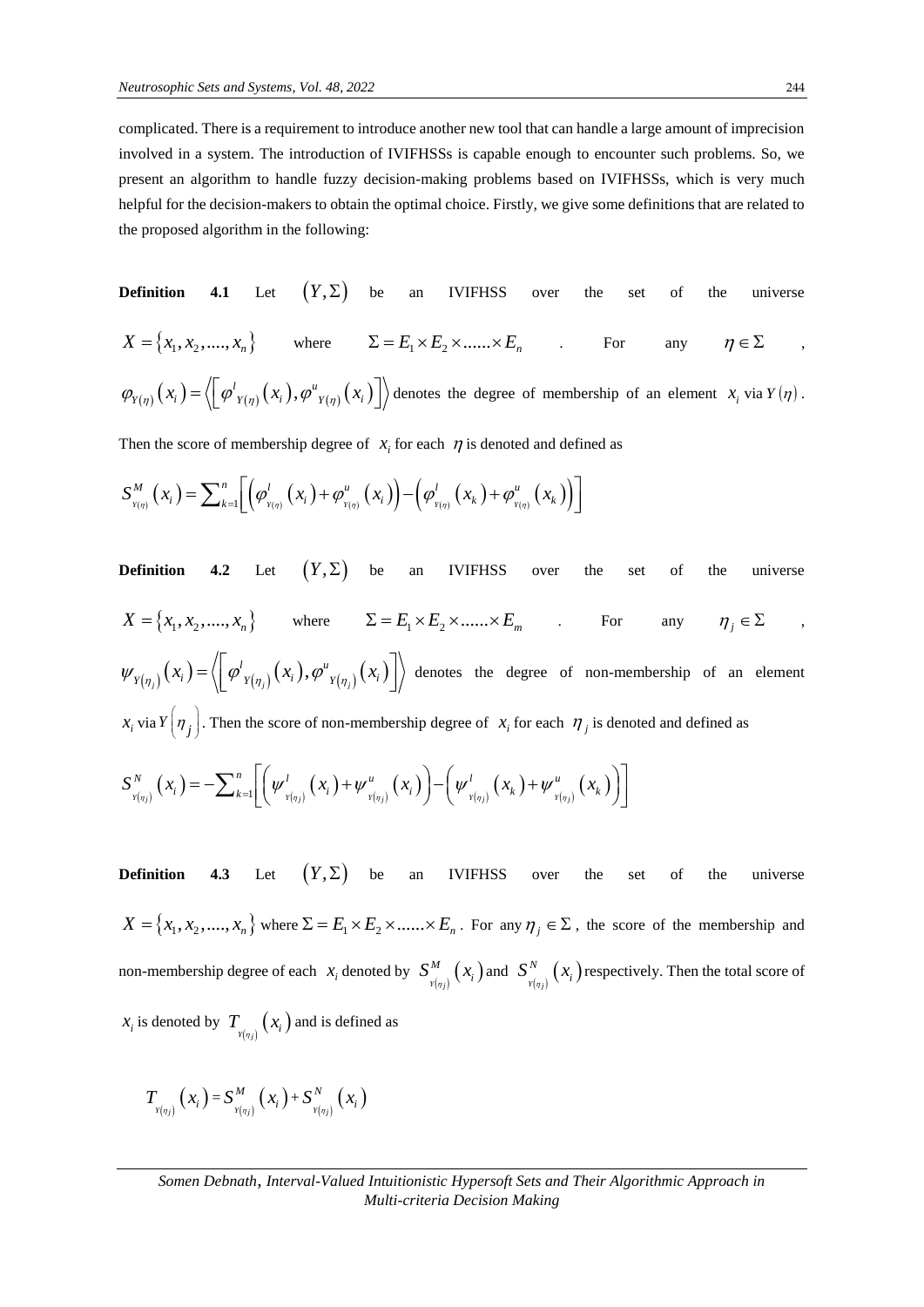The steps of the algorithms, based on these definitions are discussed below:

## **Algorithm:**

 $\textbf{Step 1:}$  Input an IVIFHSS  $(Y, \Sigma)$  over  $(X)$ 

**Step2:** Compute the score of membership degrees  $S_{\nu(\eta)}^M(x_i)$  $S_{Y(\eta_i)}^M(x_i)$  and the score of non-membership  $\deg$ rees  $S^{^N}_{_{Y(\eta_j)}}(x_i)$  $S_{\frac{Y(\eta_i)}{Y(\eta_i)}}^N(x_i)$  for every  $\eta \in \Sigma$ .

\_\_\_\_\_\_\_\_\_\_\_\_\_\_\_\_\_\_\_\_\_\_\_\_\_\_\_\_\_\_\_\_\_\_\_\_\_\_\_\_\_\_\_\_\_\_\_\_\_\_\_\_\_\_\_\_\_\_\_\_\_\_\_\_\_\_\_\_\_\_\_\_\_\_\_\_\_\_\_\_\_\_\_

**\_\_\_\_\_\_\_\_\_\_\_\_\_\_\_\_\_\_\_\_\_\_\_\_\_\_\_\_\_\_\_\_\_\_\_\_\_\_\_\_\_\_\_\_\_\_\_\_\_\_\_\_\_\_\_\_\_\_\_\_\_\_\_\_\_\_\_\_\_\_\_\_\_\_\_\_\_\_\_\_\_\_\_\_**

**Step3:** Compute the total score  $T_{\mathbf{x}(\eta_j)}\left(x_i\right)$  .

**Step4:** Obtain  $\lambda$ , for which  $T_{\lambda} = \max_{x_i \in X} \left( T_{Y(\eta_i)}(x_i) \right)$  $\left(T_{_{\text{Y}(\eta_j)}}\big(X^{\phantom{1}}_{i}\big)\right).$ Thus,  $x_{\lambda} \in X$  is the optimal choice for the decision-maker.

**\_\_\_\_\_\_\_\_\_\_\_\_\_\_\_\_\_\_\_\_\_\_\_\_\_\_\_\_\_\_\_\_\_\_\_\_\_\_\_\_\_\_\_\_\_\_\_\_\_\_\_\_\_\_\_\_\_\_\_\_\_\_\_\_\_\_\_\_\_\_\_\_\_\_\_\_\_\_\_\_\_\_\_\_\_\_\_\_**

**Example 4.4** Considering example **3.1.1,** we have **Step1:**

Example 4.4 Considering example 3.1.1, we have  
\nStep1:  
\n
$$
\left\{\left\langle (c_2, c_4, c_5, c_9), \left\{ \frac{x_1}{\langle [0.3, 0.4], [0.5, 0.6]}, \frac{x_3}{\langle [0.5, 0.7], [0.1, 0.2] \rangle} \right\} \right\rangle,
$$
\n
$$
(Y, \Gamma_1) = \left\{\left\langle (c_2, c_4, c_7, c_9), \left\{ \frac{x_1}{\langle [0.4, 0.6], [0.3, 0.4]}, \frac{x_2}{\langle [0.7, 0.8], [0.1, 0.2] \rangle} \right\} \right\rangle
$$
\n
$$
\left\langle (c_3, c_4, c_5, c_9), \left\{ \frac{x_2}{\langle [0.45, 0.55], [0.23, 0.35]}, \frac{x_3}{\langle [0.35, 0.55], [0.25, 0.4] \rangle} \right\} \right\rangle,
$$
\n
$$
\left\langle (c_2, c_4, c_7, c_9), \left\{ \frac{x_1}{\langle [0.6, 0.8], [0.1, 0.2] \rangle}, \frac{x_2}{\langle [0.3, 0.5], [0.25, 0.45] \rangle} \right\} \right\rangle
$$

**Step2:**

Step2:  
\nStep2:  
\n
$$
S_{Y(\eta_j)}^M(x_1) = [(0.3 + 0.4) - (0.5 + 0.7)] + [(0.4 + 0.6) - (0.7 + 0.8)] + [(0.6 + 0.8) - (0.3 + 0.5)]
$$
\n
$$
= (-0.5 - 0.5 + 0.6) = -0.4
$$
\n
$$
S_{Y(\eta_j)}^M(x_2) = [(0.7 + 0.8) - (0.4 + 0.6)] + [(0.45 + 0.55) - (0.35 + 0.55)] + [(0.3 + 0.5) - (0.6 + 0.8)]
$$
\n
$$
= (0.5 + 0.1 - 0.6) = 0.0
$$
\n
$$
S_{Y(\eta_j)}^M(x_3) = [(0.5 + 0.7) - (0.3 + 0.4)] + [(0.35 + 0.55) - (0.45 + 0.55)]
$$
\n
$$
= (0.5 - 0.1) = 0.4
$$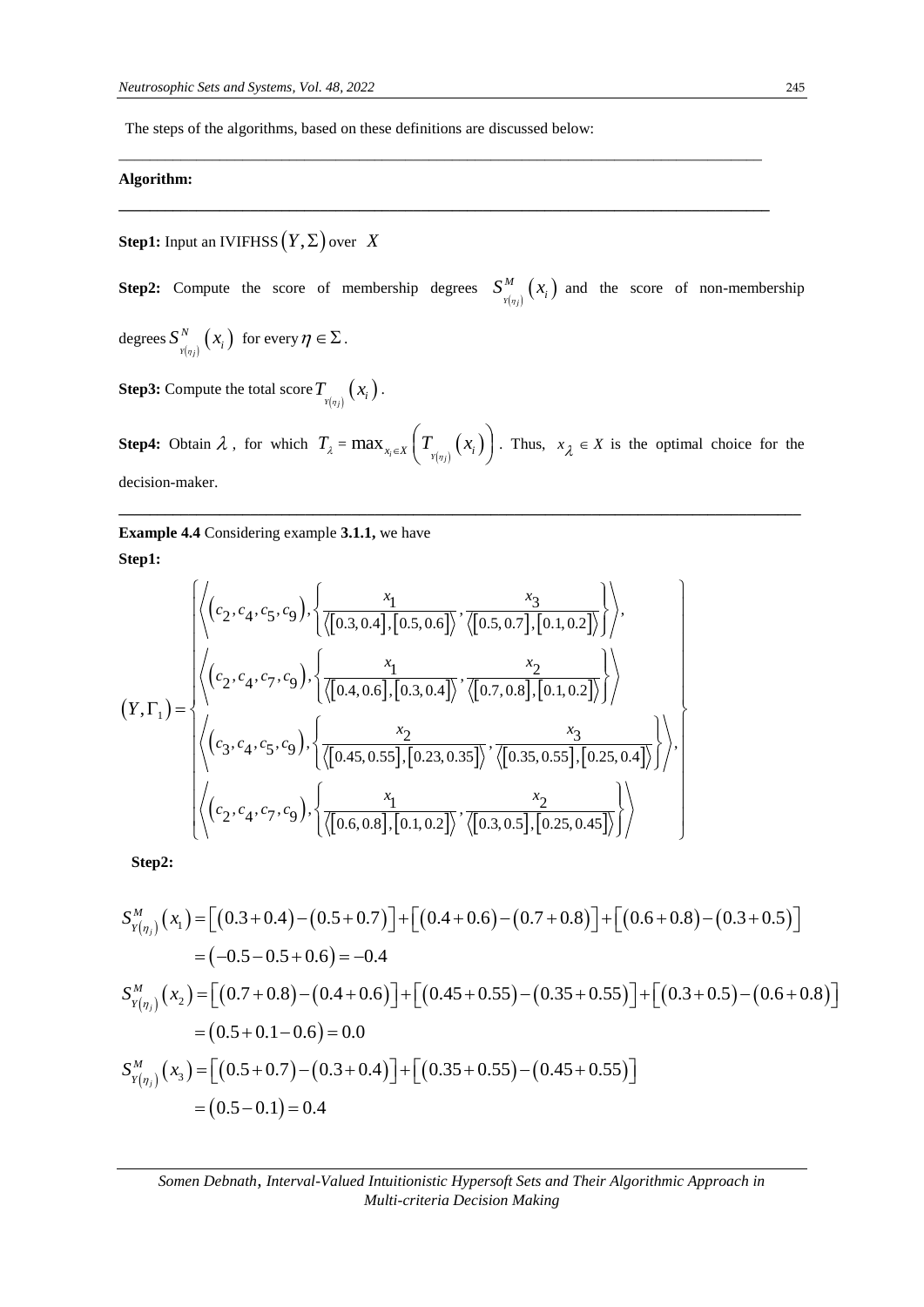*Neutrosophic Sets and Systems, Vol. 48, 2022*  
\n
$$
S_{Y(\eta_j)}^N(x_1) = -\left\{ \left[ (0.5 + 0.6) - (0.1 + 0.2) \right] + \left[ (0.3 + 0.4) - (0.1 + 0.2) \right] + \left[ (0.1 + 0.2) - (0.25 + 0.45) \right] \right\}
$$
\n
$$
= - (0.8 + 0.4 - 0.4) = -0.8
$$
\n
$$
S_{Y(\eta_j)}^N(x_2) = -\left\{ \left[ (0.1 + 0.2) - (0.3 + 0.4) \right] + \left[ (0.23 + 0.35) - (0.25 + 0.4) \right] + \left[ (0.25 + 0.45) - (0.1 + 0.2) \right] \right\}
$$
\n
$$
= -(-0.4 - 0.07 + 0.4) = 0.07
$$
\n
$$
S_{Y(\eta_j)}^N(x_3) = -\left\{ \left[ (0.1 + 0.2) - (0.5 + 0.6) \right] + \left[ (0.25 + 0.4) - (0.23 + 0.35) \right] \right\}
$$
\n
$$
= -(-0.8 + 0.07) = 0.73
$$

**Step3:**

Step3:  
\n
$$
T_{Y(\eta_j)}(x_1) = -1.2, T_{Y(\eta_j)}(x_2) = 0.07, T_{Y(\eta_j)}(x_3) = 1.13
$$

**Step4:**

$$
T_{\lambda} = \text{Max} \ \{-1.2, 0.07, 1.13\} = 1.13
$$

Thus,  $x_3$  is the optimal choice for the decision-maker. If there is a tie, then we reassess all the attributes and repeat all the steps.

**5. Conclusion and Future Scope**

## In this work, a new mathematical model called IVIFHSSs has been introduced. The IVIFHSSs are the extensions of IVIFSSs, HSSs, FHSSs, IFHSSs etc. We also studied some basic operations such as union, intersection, complement, difference, AND, OR on them. Further, some properties of IVIFHSSs are investigated. We present an algorithm based on IVIFHSSs to solve real-world problems. In the end, to check the feasibility of the proposed algorithm a numerical example is employed.

For future direction, there is a scope to introduce parameterized reduction method, TOPSIS method, Similarity measures, weight operators, entropy method, cluster analysis method,etc. on IVIFHSSs to solve vivid types of decision making problems.

**Conflicts of Interest:** Author declares no conflict of interest.

#### **References**

[1] Zadeh, L. A. (1965). Fuzzy sets. Information and Control, 8(3), 338–353.

[2] Adlassnig, K. P. (1986). Fuzzy set theory in medical diagnosis. *IEEE Transactions on Systems, Man, and Cybernetics*, *16*(2), 260-265.

[3] Zimmermann, H.-J. (1985). *Applications of fuzzy set theory to mathematical programming. Information Sciences, 36(1-2), 29–58.* doi:10.1016/0020-0255(85)90025-8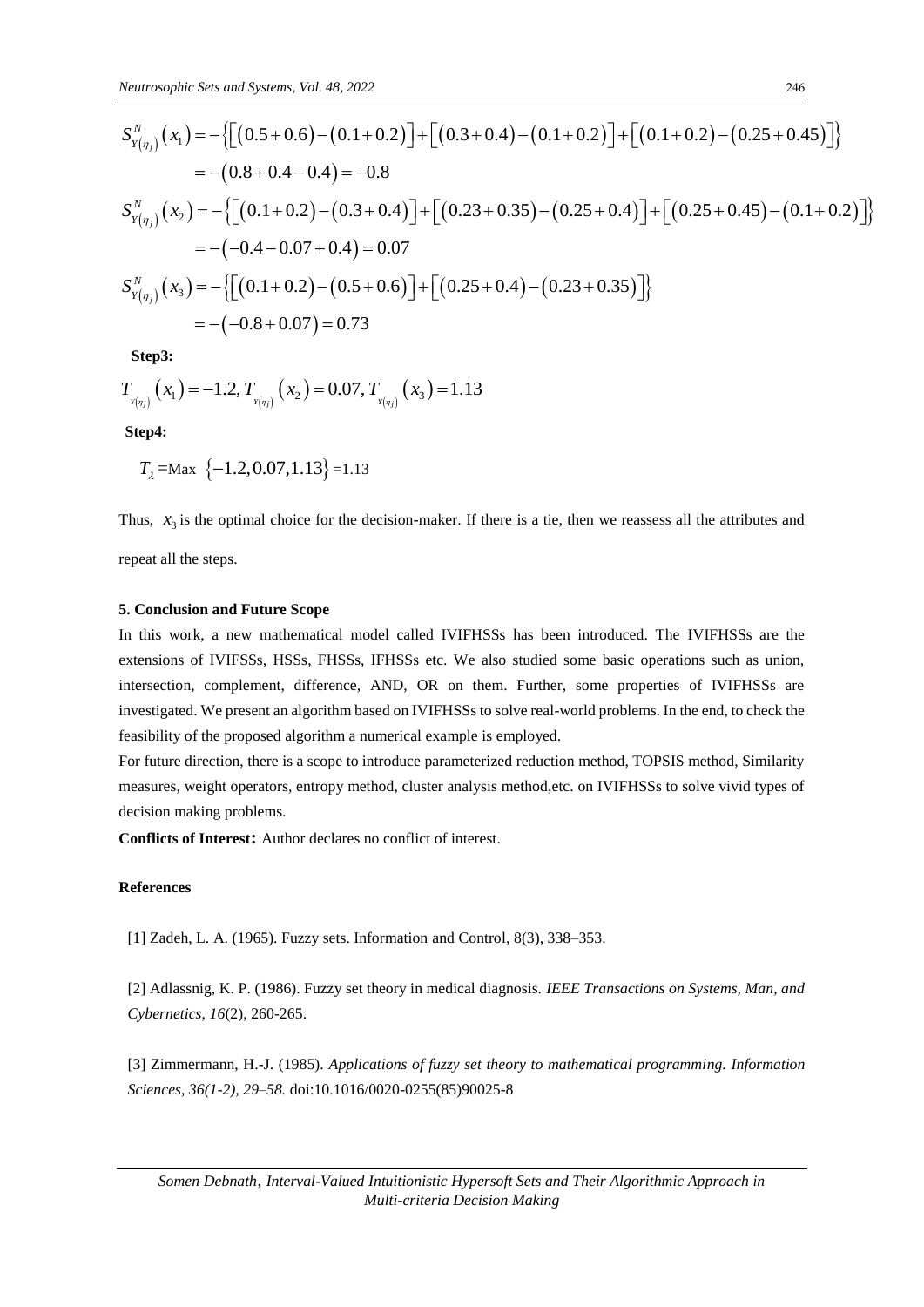[4] Kabir, S., & Papadopoulos, Y. (2018). *A review of applications of fuzzy sets to safety and reliability engineering. International Journal of Approximate Reasoning, 100, 29–55.* doi:10.1016/j.ijar.2018.05.005

[5] Zimmermann, H. J. (2011). *Fuzzy set theory—and its applications*. Springer Science & Business Media.

[6] Pawlak, Z. (2002). Rough set theory and its applications. *Journal of Telecommunications and information technology*, 7-10.

[7] Kosko, B., & Isaka, S. (1993). Fuzzy logic. *Scientific American*, *269*(1), 76-81.

[8] Xu, C. L., & Wei, L. L. (2010). Vague set method of multi-criteria fuzzy decision making. *Systems Engineering-Theory & Practice*, *30*(11), 2019-2025.

[9] Atanassov, K. T. (1986). *Intuitionistic fuzzy sets. Fuzzy Sets and Systems, 20(1), 87–96.* doi:10.1016/s0165-0114(86)80034-3

[10] Gorzałczany, M. B. (1987). A method of inference in approximate reasoning based on interval-valued fuzzy sets. *Fuzzy sets and systems*, *21*(1), 1-17.

[11] Atanassov, K. T. (1999). Interval valued intuitionistic fuzzy sets. In *Intuitionistic Fuzzy Sets* (pp. 139-177). Physica, Heidelberg.

[12] Torra, V. (2010). Hesitant fuzzy sets. *International Journal of Intelligent Systems*, *25*(6), 529-539.

[13] Dutta, P., & Ganju, S. (2018). Some aspects of picture fuzzy set. *Transactions of A. Razmadze Mathematical Institute*, *172*(2), 164-175.

[14] Peng, X., & Selvachandran, G. (2019). Pythagorean fuzzy set: state of the art and future directions. *Artificial Intelligence Review*, *52*(3), 1873-1927.

[15] Molodtsov, D. (1999). Soft set theory—first results. *Computers & Mathematics with Applications*, *37*(4-5), 19-31.

[16] Maji, P. K., Biswas, R., & Roy, A. R. (2003). Soft set theory. *Computers & Mathematics with Applications*, *45*(4-5), 555-562.

[17] Çağman, N., & Enginoğlu, S. (2010). Soft set theory and uni–int decision making. *European journal of operational research*, *207*(2), 848-855.

[18] Ali, M. I., Feng, F., Liu, X., Min, W. K., & Shabir, M. (2009). On some new operations in soft set theory. *Computers & Mathematics with Applications*, *57*(9), 1547-1553.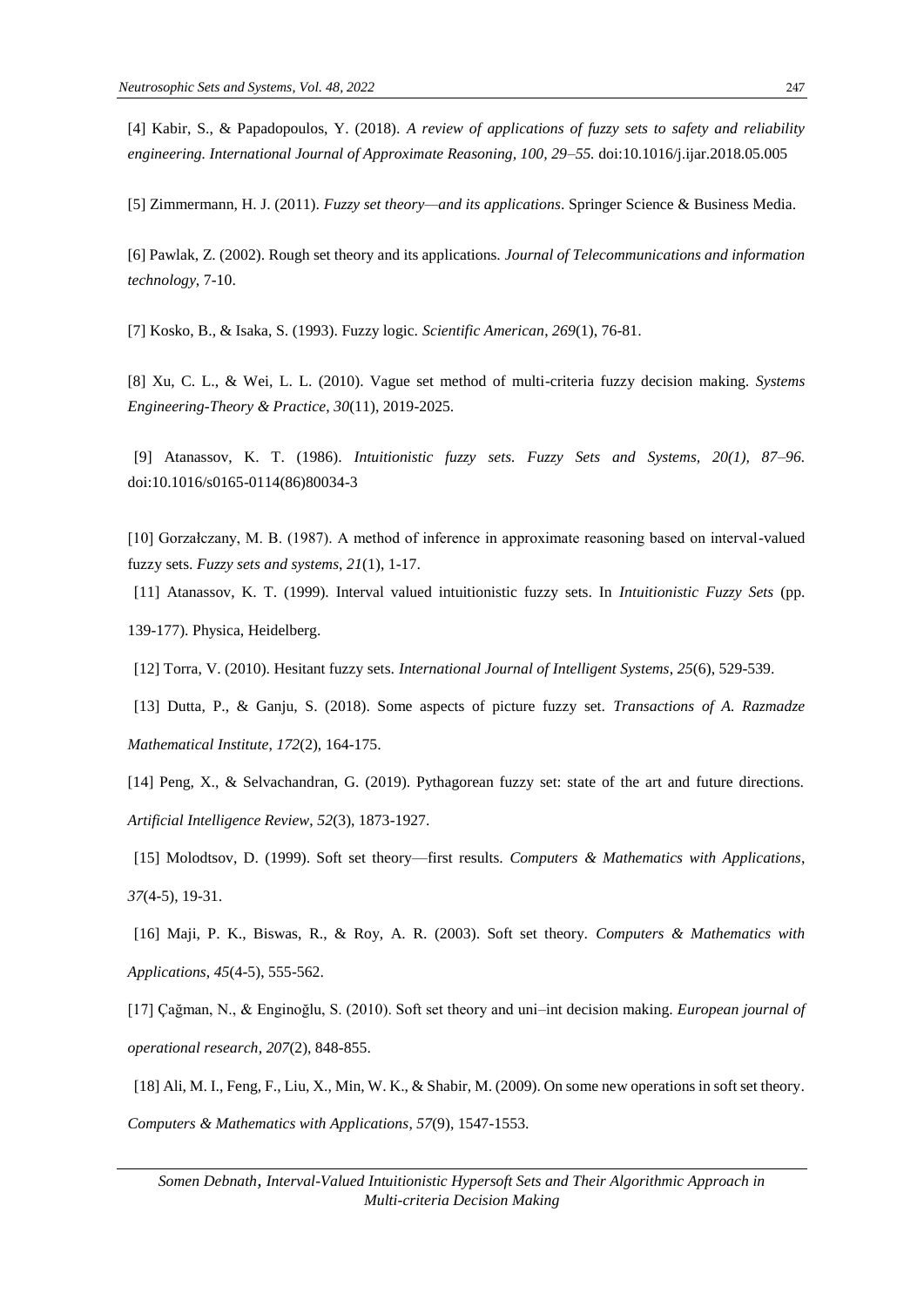[19] Agarwal, M., Biswas, K. K., & Hanmandlu, M. (2013). Generalized intuitionistic fuzzy soft sets with applications in decision-making. *Applied Soft Computing*, *13*(8), 3552-3566.

[20] Cagman, N., Enginoglu, S., & Citak, F. (2011). Fuzzy soft set theory and its applications. *Iranian journal of fuzzy systems*, *8*(3), 137-147.

[21] Çağman, N., & Karataş, S. (2013). Intuitionistic fuzzy soft set theory and its decision making. *Journal of Intelligent & Fuzzy Systems*, *24*(4), 829-836.

[22] Chetia, B., & Das, P. K. (2010). An application of interval-valued fuzzy soft. *Int. J. Contemp. math. sciences*, *5*(38), 1887-1894.

[23] Jiang, Y., Tang, Y., Chen, Q., Liu, H., & Tang, J. (2010). Interval-valued intuitionistic fuzzy soft sets and their properties. *Computers & Mathematics with Applications*, *60*(3), 906-918.

[24] Jiang, Y., Tang, Y., Liu, H., & Chen, Z. (2013). Entropy on intuitionistic fuzzy soft sets and on interval-valued fuzzy soft sets. *Information Sciences*, *240*, 95-114.

[25] Ma, X., Qin, H., Sulaiman, N., Herawan, T., & Abawajy, J. H. (2013). The parameter reduction of the interval-valued fuzzy soft sets and its related algorithms. *IEEE Transactions on Fuzzy Systems*, *22*(1), 57-71. [26] Majumdar, P., & Samanta, S. K. (2010). Generalised fuzzy soft sets. *Computers & Mathematics with* 

*Applications*, *59*(4), 1425-1432.

[27] Maji, P. K. (2009, December). More on intuitionistic fuzzy soft sets. In *International workshop on rough sets, fuzzy sets, data mining, and granular-soft computing* (pp. 231-240). Springer, Berlin, Heidelberg.

[28] Peng, X., & Garg, H. (2018). Algorithms for interval-valued fuzzy soft sets in emergency decision making based on WDBA and CODAS with new information measure. *Computers & Industrial Engineering*, *119*, 439-452.

[29] Qin, H., & Ma, X. (2018). A complete model for evaluation system based on interval-valued fuzzy soft set. *IEEE Access*, *6*, 35012-35028.

[30] Roy, A. R., & Maji, P. K. (2007). A fuzzy soft set theoretic approach to decision making problems. *Journal of computational and Applied Mathematics*, *203*(2), 412-418.

[31] Tripathy, B. K., Sooraj, T. R., & Mohanty, R. K. (2017). A new approach to interval-valued fuzzy soft sets and its application in decision-making. In *Advances in Computational Intelligence* (pp. 3-10). Springer, Singapore.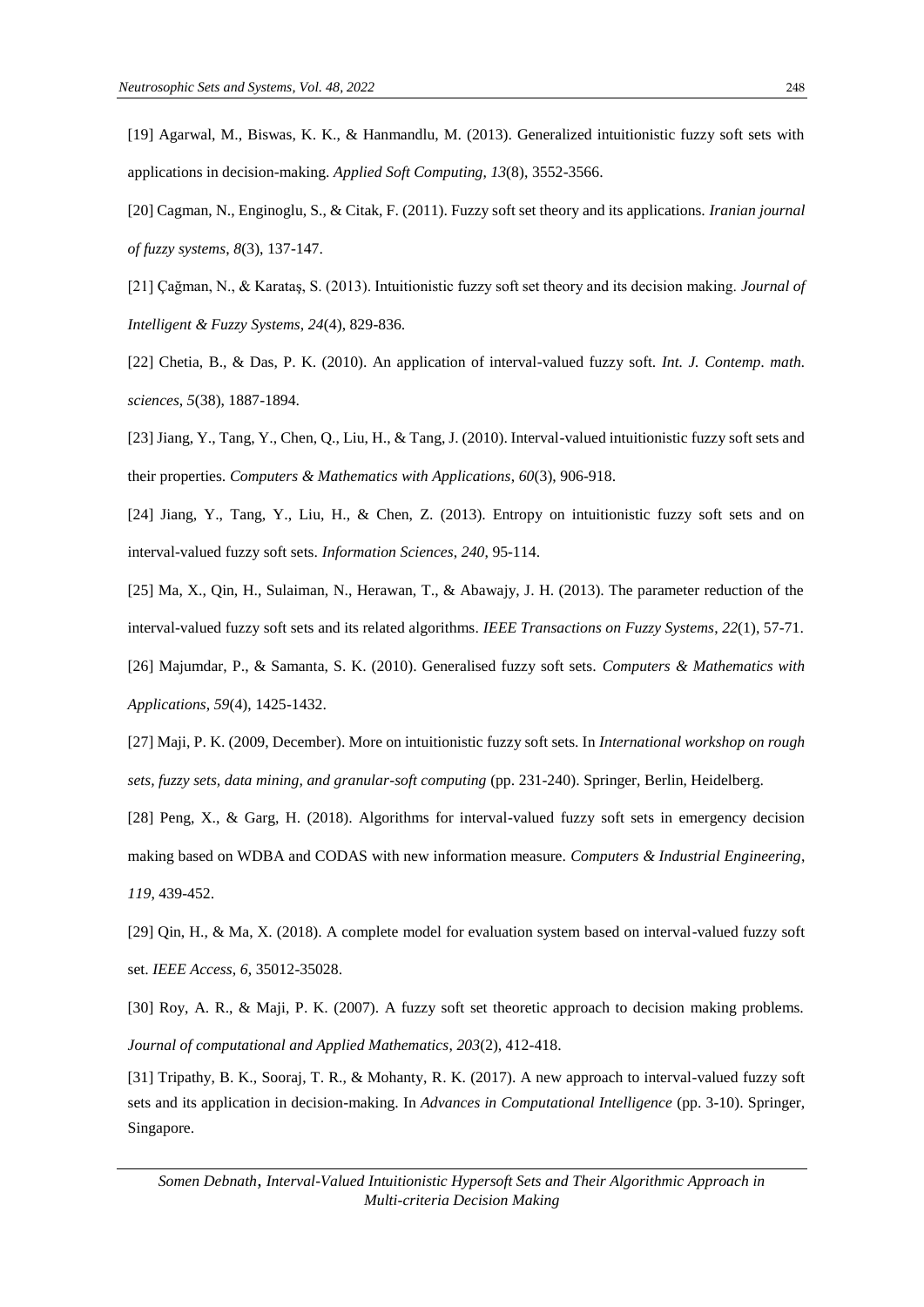[32] Yang, X., Lin, T. Y., Yang, J., Li, Y., & Yu, D. (2009). Combination of interval-valued fuzzy set and soft set. *Computers & Mathematics with Applications*, *58*(3), 521-527.

[33] Zhang, Z., Wang, C., Tian, D., & Li, K. (2014). A novel approach to interval-valued intuitionistic fuzzy soft set based decision making. *Applied Mathematical Modelling*, *38*(4), 1255-1270.

[34] Smarandache, F. (2018). Extension of soft set to hypersoft set, and then to plithogenic hypersoft set. *Neutrosophic Sets Syst*, *22*, 168-170.

[35] Ihsan, M., Rahman, A. U., & Saeed, M. (2021). Hypersoft expert set with application in decision making for recruitment process. *Neutrosophic Sets and Systems*, *42*, 191-207.

[36] Rahman, A. U., Saeed, M., Smarandache, F., & Ahmad, M. R. (2020). Development of hybrids of hypersoft set with complex fuzzy set, complex intuitionistic fuzzy set and complex neutrosophic set. *Neutrosophic Sets and Systems, 38*, 335-354.

[37] Rana, S., Qayyum, M., Saeed, M., Smarandache, F., & Khan, B. A. (2019). Plithogenic fuzzy whole hypersoft set, construction of operators and their application in frequency matrix multi attribute decision making technique*. Neutrosophic Sets and Systems, 28*, 34-50.

[38] Saeed, M., Ahsan, M., Siddique, M. K., & Ahmad, M. R. (2020). A study of the fundamentals of hypersoft set theory. *International Journal of Scientific and Engineering Research , 11,* 320-329.

[39] Saeed, M., Rahman, A. U., Ahsan, M., & Smarandache, F. (2021). An inclusive study on fundamentals of hypersoft set. *Theory and Application of Hypersoft Set*, *Ch 1*, 1-23, Pons Publishing House, Belgium, ISBN 978-1-59973-699-0.

[40] Saeed, M., Ahsan, M., & Rahman, A. U. (2021). A novel approach to mappings on hypersoft classes with application. *Theory and Application of Hypersoft Set* , *Ch 9*, 175-191, Pons Publication House, Belgium, ISBN 978-1-59973-699-0.

[41] Debnath, S. (2021). Fuzzy hypersoft sets and its weightage operator for decision making. *Journal of Fuzzy Extension and Applications*, *2*, 163-170.

[42] Yolcu, A., & Ozturk, T. Y. (2021). Fuzzy hypersoft sets and its application to decision-making. *Theory and application of hypersoft set, ISBN 978-1-59973-699-0.*

[43] Yolcu, A., & Smarandache, F.(2021). Intuitionistic fuzzy hypersoft sets. *Communications Faculty of Sciences University of Ankara Series A1 Mathematics and Statistics*, *70*, 443-455.